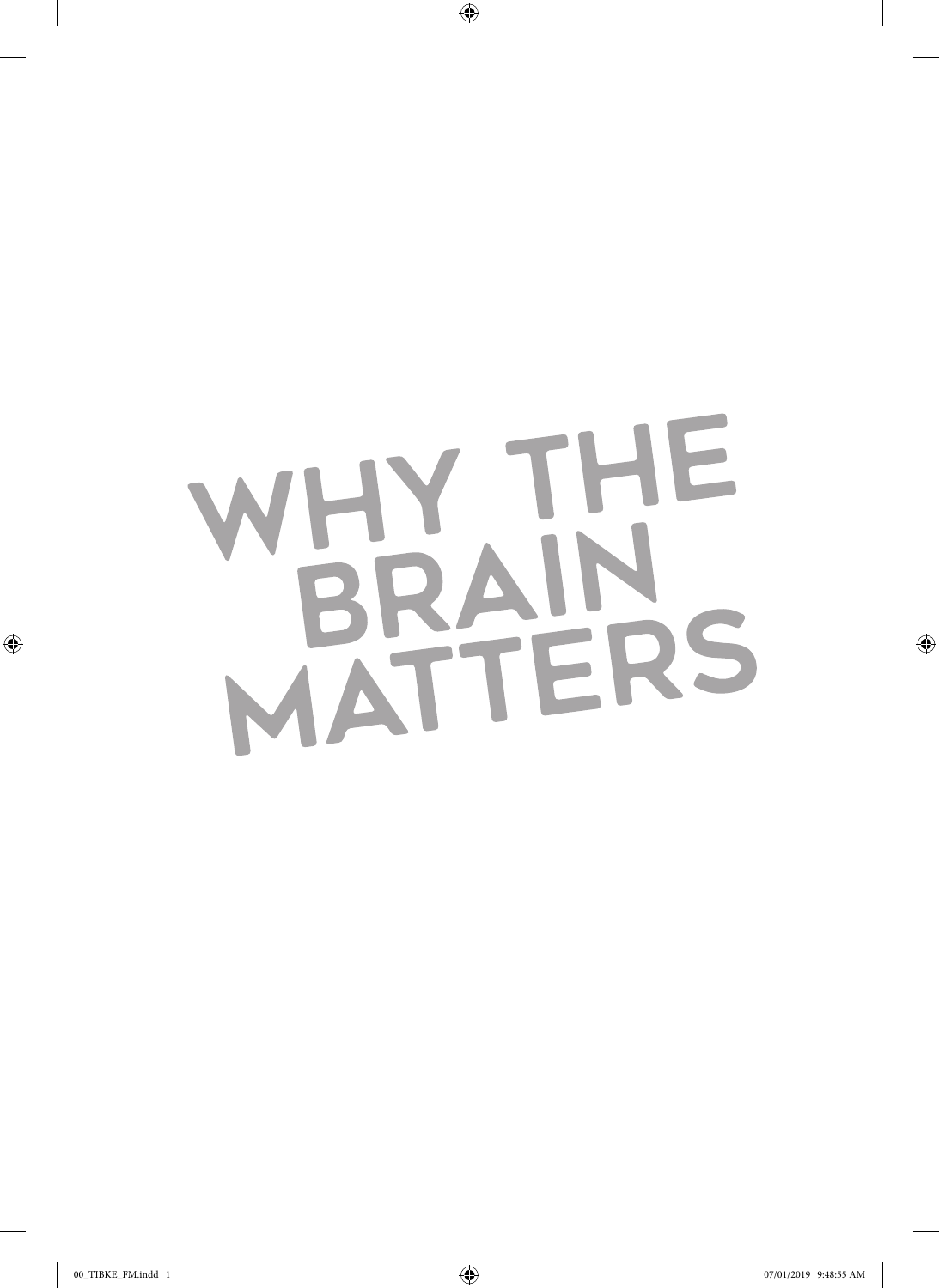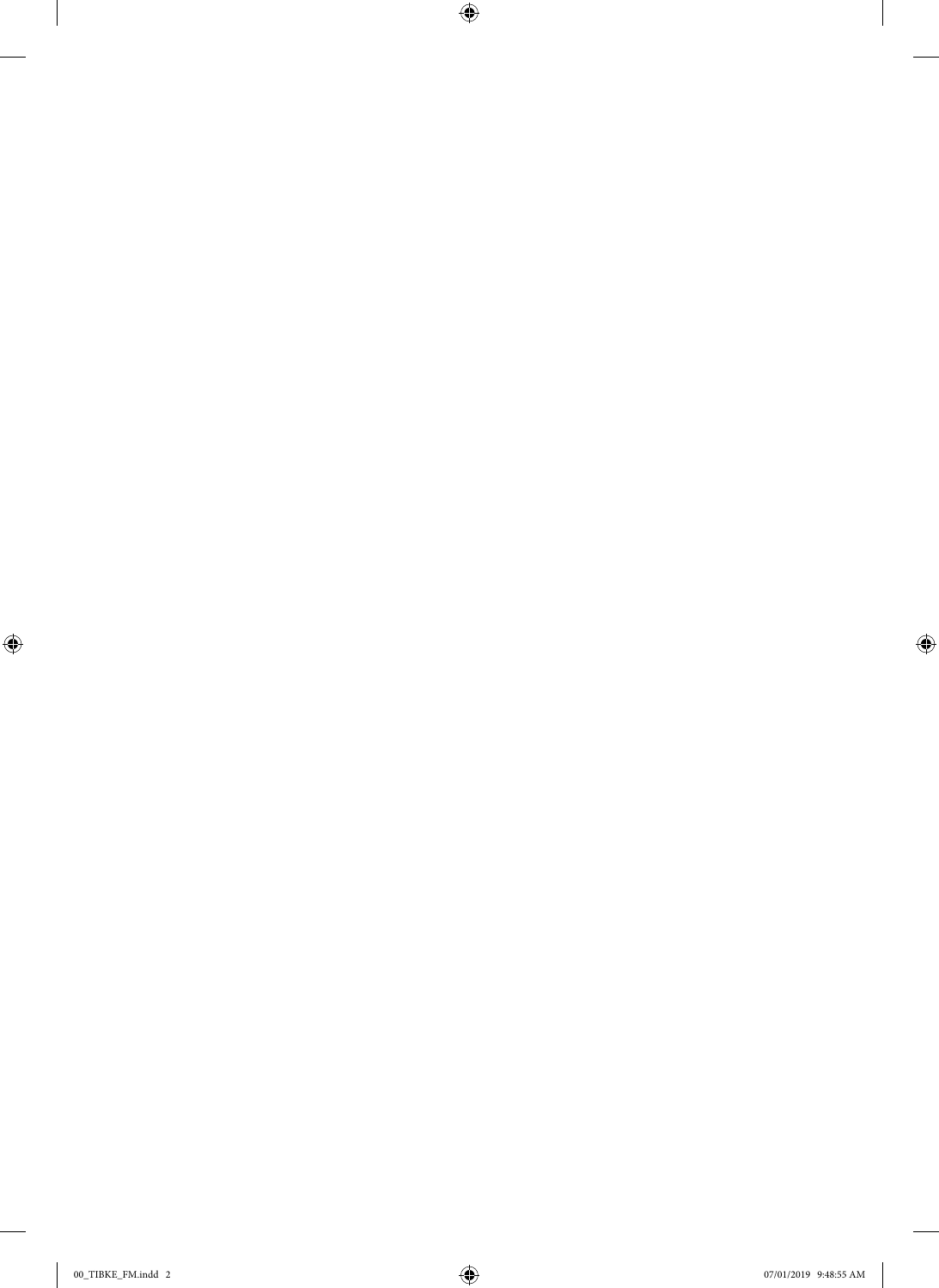

 $\bigoplus$ 

# A TEACHER EXPLORES NEUROSCIENCE

**CORWIN** 

 $\bigoplus$ 

 $\bigoplus$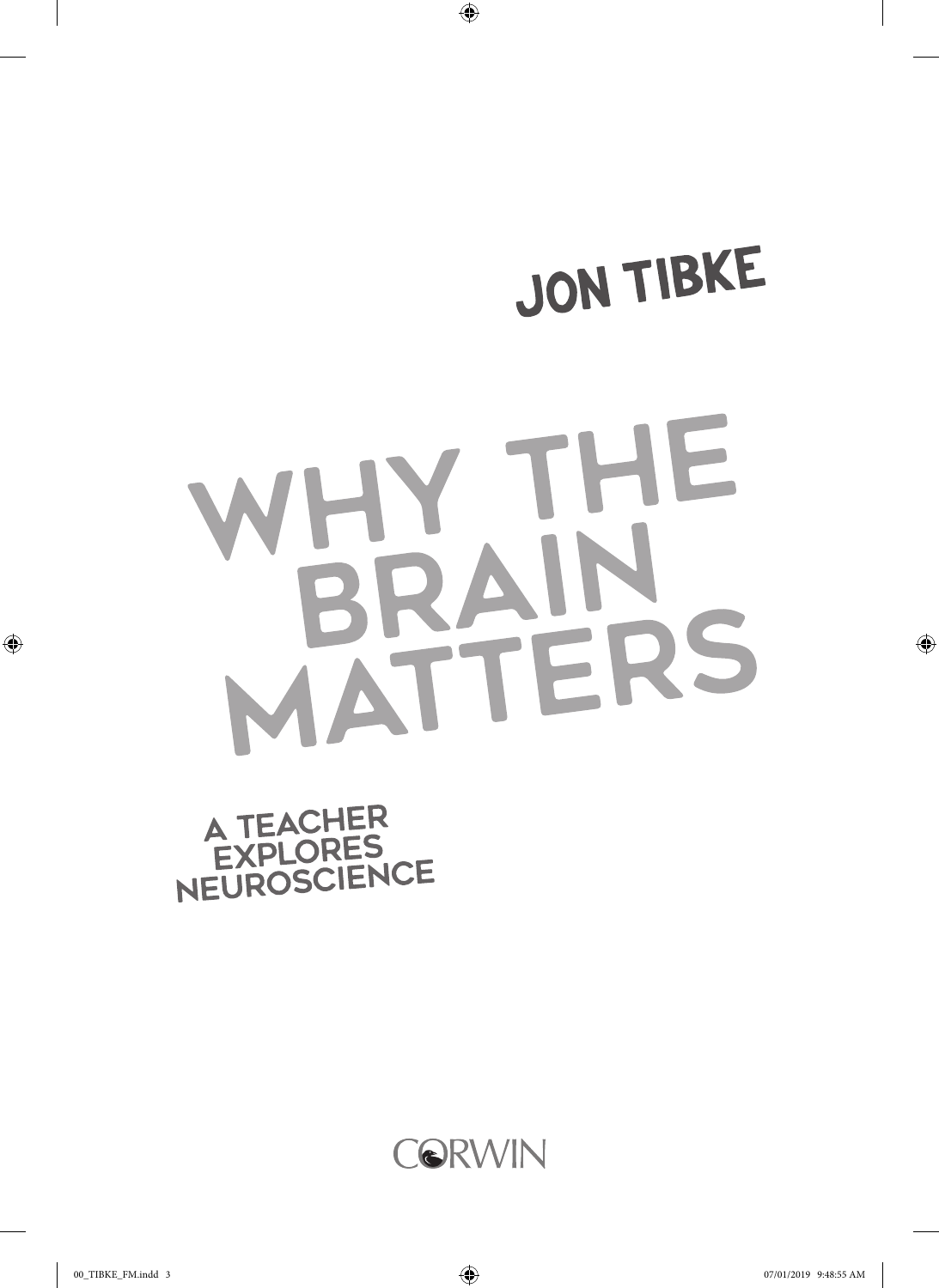

Corwin A SAGE company 2455 Teller Road Thousand Oaks, California 91320 (0800)233-9936 www.corwin.com

SAGE Publications Ltd 1 Oliver's Yard 55 City Road London EC1Y 1SP

⊕

SAGE Publications India Pvt Ltd B 1/I 1 Mohan Cooperative Industrial Area Mathura Road New Delhi 110 044

SAGE Publications Asia-Pacific Pte Ltd 3 Church Street #10-04 Samsung Hub Singapore 049483

© Jon Tibke 2019

 $\bigoplus$ 

First published 2019

Apart from any fair dealing for the purposes of research or private study, or criticism or review, as permitted under the Copyright, Designs and Patents Act, 1988, this publication may be reproduced, stored or transmitted in any form, or by any means, only with the prior permission in writing of the publishers, or in the case of reprographic reproduction, in accordance with the terms of licences issued by the Copyright Licensing Agency. Enquiries concerning reproduction outside those terms should be sent to the publishers.

#### Editor: James Clark Editorial assistant: Diana Alves Production editor: Tanya Szwarnowska Copyeditor: Jane Fricker Proofreader: Clare Weaver Indexer: Martin Hargreaves Marketing manager: Dilhara Attygalle Cover design: Wendy Scott Typeset by: C&M Digitals (P) Ltd, Chennai, India Printed in the UK

#### **Library of Congress Control Number: 2018950142**

**British Library Cataloguing in Publication data**

A catalogue record for this book is available from the British Library

ISBN 978-1-4739-9290-0 ISBN 978-1-4739-9291-7 (pbk)

At SAGE we take sustainability seriously. Most of our products are printed in the UK using responsibly sourced papers and boards. When we print overseas we ensure sustainable papers are used as measured by the PREPS grading system. We undertake an annual audit to monitor our sustainability.

♠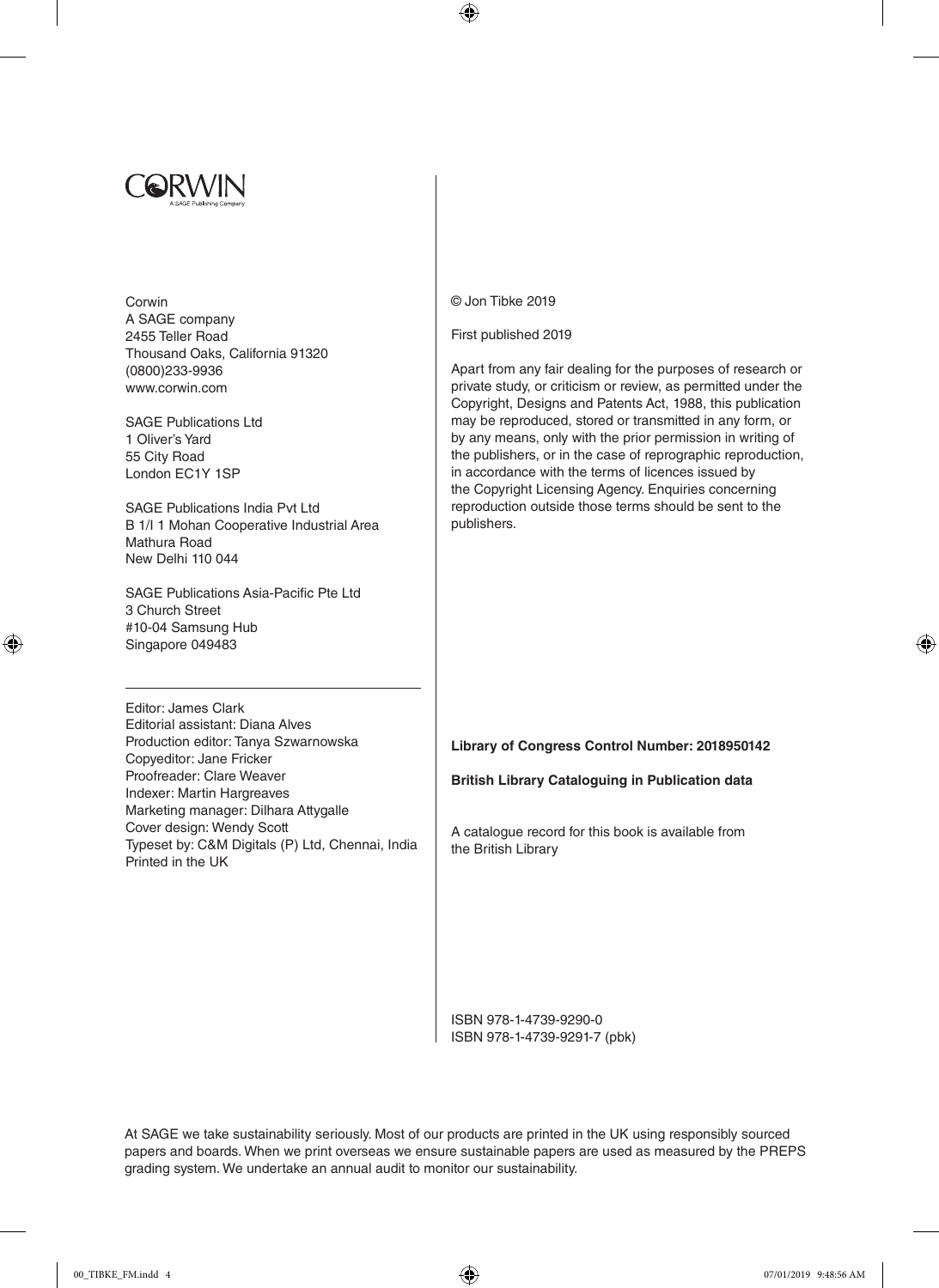In memory of Mum and Dad – Jo and Joe Tibke, who were still with us at the start of this project but had both left us before its completion.

 $\bigoplus$ 

 $\bigoplus$ 

 $\bigoplus$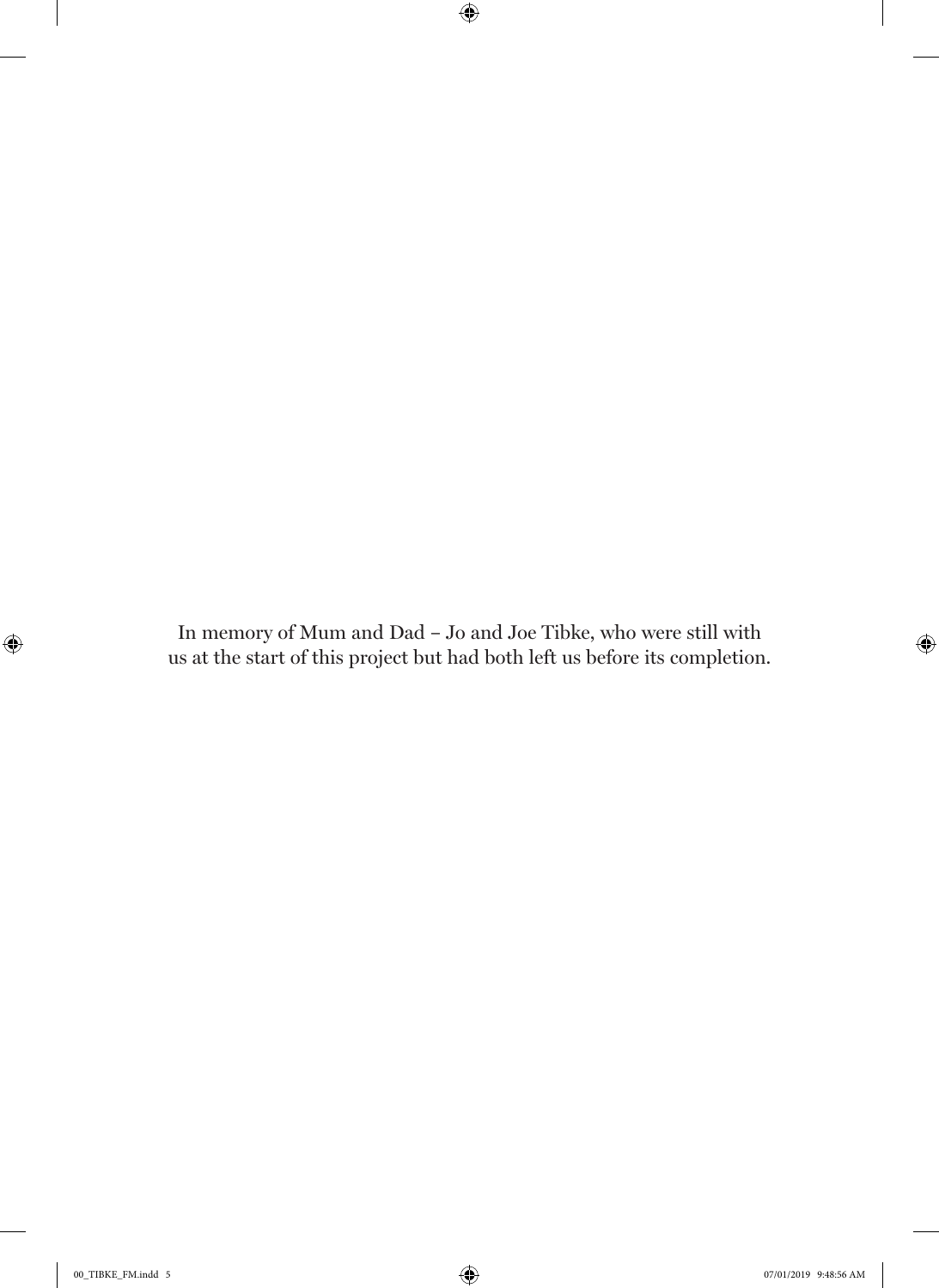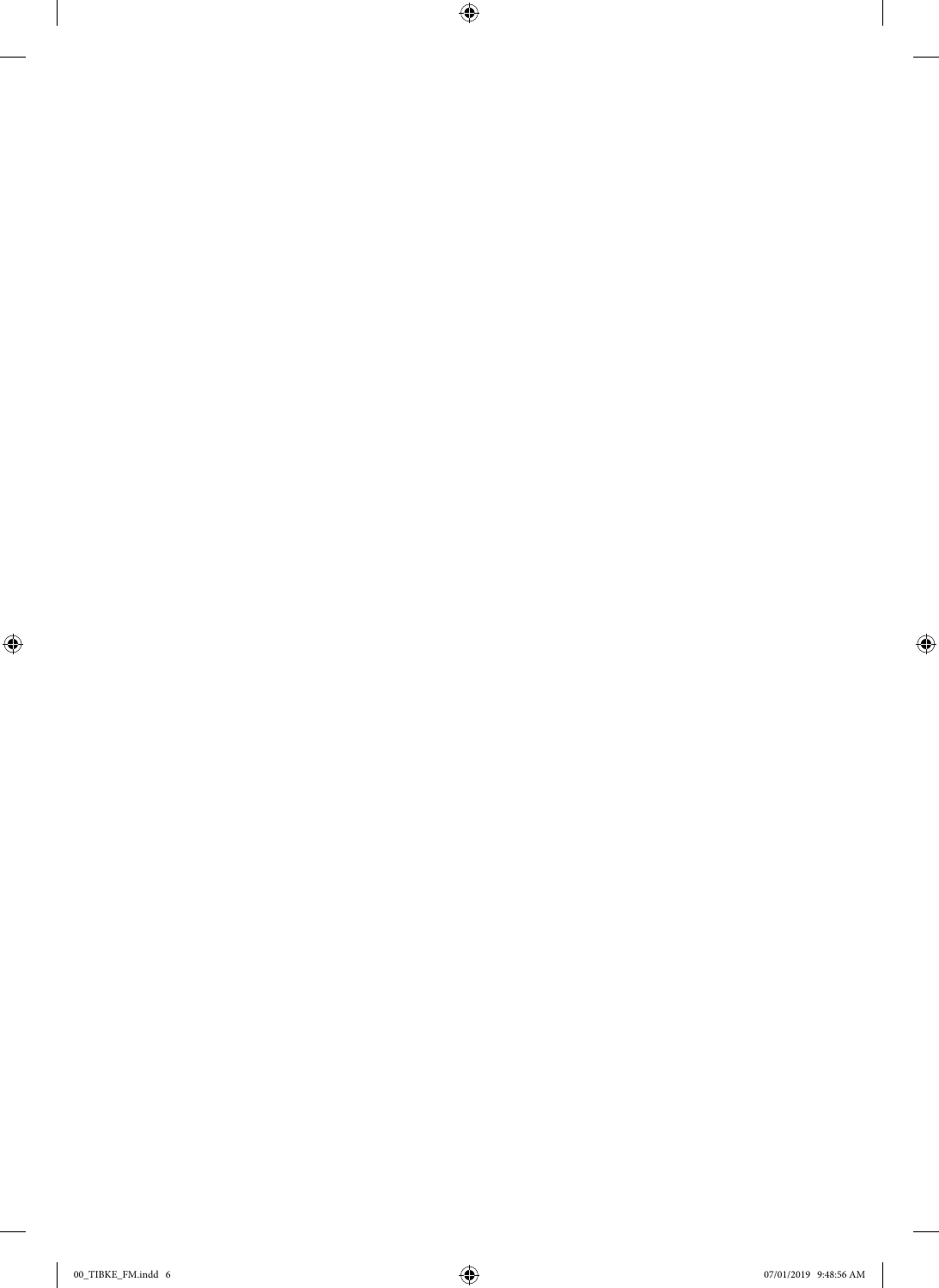# **CONTENTS**

 $\bigoplus$ 

|       | About the Author                                                                    | viii      |
|-------|-------------------------------------------------------------------------------------|-----------|
|       | Preface                                                                             | <b>IX</b> |
|       | Acknowledgements                                                                    | xi        |
|       | 1 Why Do You Need to Know Anything About the Brain?                                 | 1         |
|       | 2 What Should You Know About the Brain?                                             | 18        |
|       | 3 What Your Pupils Should Know About Their Brains                                   | 40        |
|       | 4 The Neuromyths                                                                    | 59        |
|       | 5 How to Keep up with Reliable and Accurate Information                             | 90        |
|       | 6 The Brain and the Pre-school, Primary and Secondary<br><b>School Years</b>        | 106       |
|       | 7 How Can Schools Become Involved in and Influence Research?                        | 125       |
|       | 8 Famous Brains in Education: Temple Grandin and Barbara<br><b>Arrowsmith-Young</b> | 138       |
|       | 9 Skills, Learning Needs and the Brain                                              | 158       |
|       | 10 What Lies Ahead?                                                                 | 181       |
| Index |                                                                                     | 199       |

 $\bigoplus$ 

 $\overline{\phantom{a}}$ 

 $\bigoplus$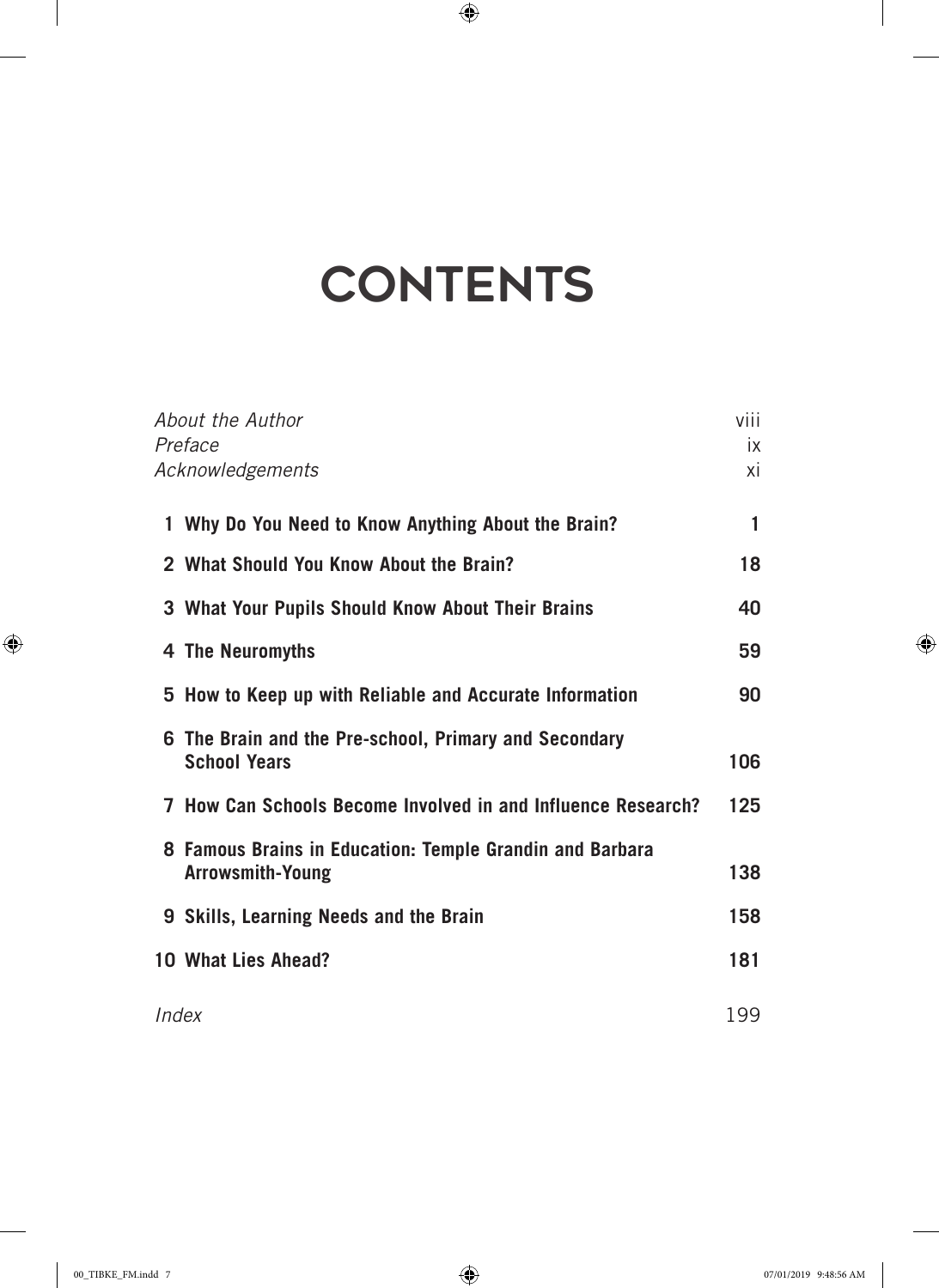# ABOUT THE AUTHOR

 $\bigoplus$ 

Jon Tibke began his teaching career in Lancashire in 1982, where he taught in four secondary schools over a period of 25 years. Following six years as a deputy headteacher, he moved into initial teacher training, undertaking PGCE roles with the Open University, Edge Hill University and the University of Cumbria. In 2014, Jon became a freelance teacher educator, leading events for trainee, newly qualified and experienced teachers throughout England and Wales, as well as further afield in India, Kazakhstan, Nepal and Qatar. Having finished writing *Why the Brain Matters: A Teacher Explores Neuroscience*, Jon is concentrating on the completion of his PhD thesis, *The Case of Teachers and Neuroscience: How Do Teachers Mediate Information about the Brain?*

⊕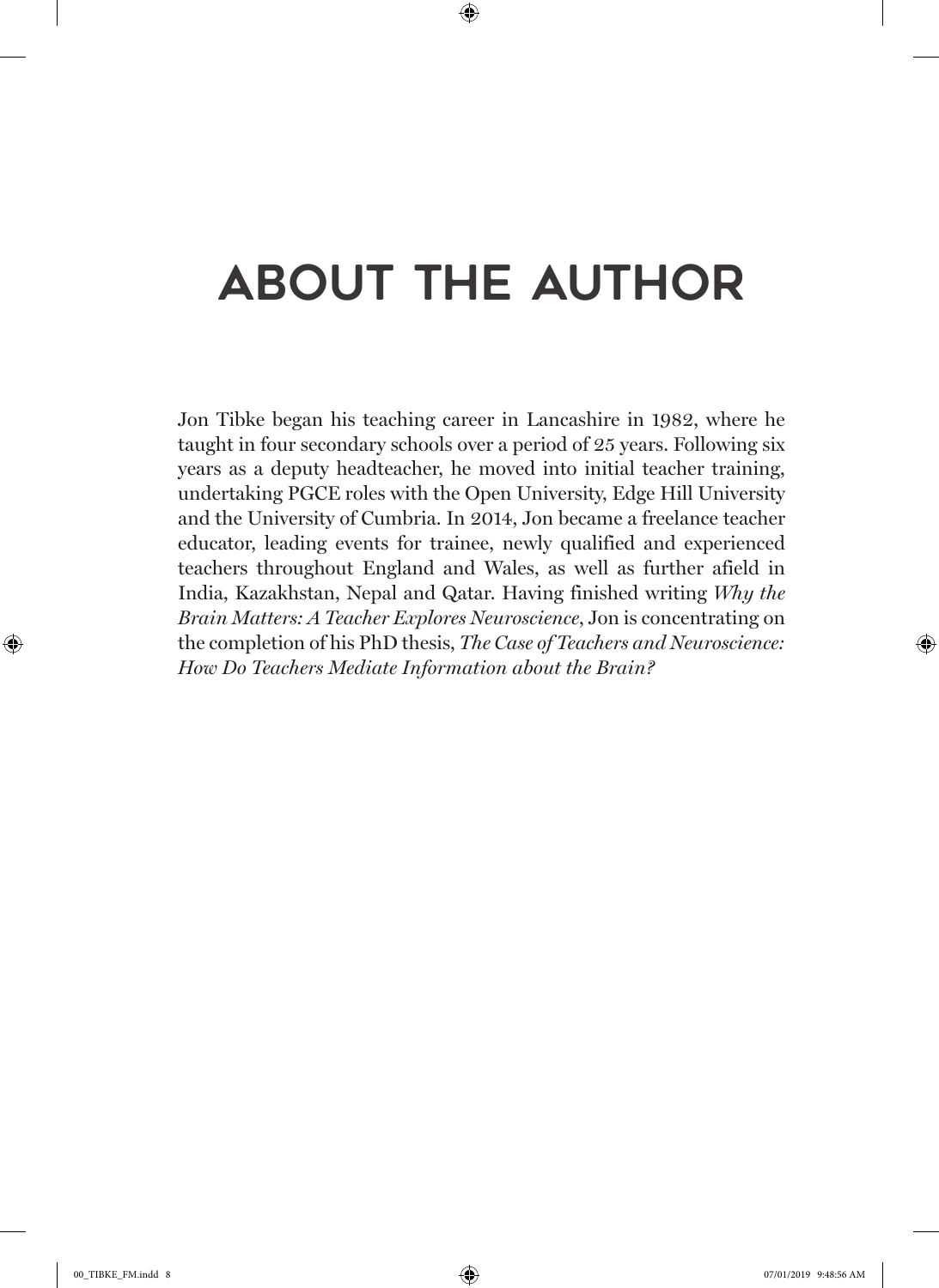# PREFACE

 $\bigoplus$ 

'Are you a neuroscientist?' I was once asked, by an acquaintance who had heard I was working on this book. No, I am most certainly not a neuroscientist, I am a teacher. If teachers are to benefit from neuroscientific findings about learning and teaching and are to actively collaborate with educational neuroscience research, there is a need to understand the issues and complexities from the perspective of teachers. Doubtlessly there is a similar need to understand how neuroscientists conceptualise education. My aim has been to present what I consider to be some of the main issues and complexities of educational neuroscience, writing as a teacher, with largely a teacher audience in mind. Of course, I very much hope that my perspective is of interest to educational neuroscientists. I would hope that they would be patient with any naiveties in my scientific understanding and focus on the possibilities and concerns raised. That is not to say that everything here is new.

Not new, perhaps, but different in some ways to many books about educational neuroscience that I have encountered. For example, it is by design that there is not a 'brain primer' occupying pages of this book. That information is available elsewhere, written by individuals much more qualified to write about it than I am. Several books of this type are cited in various chapters here. I am not convinced that most teachers need extensive neuroanatomical knowledge and for this reason I have sought to offer such information only when it is essential to understanding the text. For chapters where this occurs, there is a short glossary at the chapter's end. The glossaries are of an introductory nature and interested readers are encouraged to explore further.

A daunting characteristic of educational neuroscience, and neuroscience in general, is the sheer volume of research that is emerging daily. Clearly, it is not possible to explore the vast research in any one book and it has been necessary to be highly selective. There is a great deal of exciting new research, significant completed research and legions of highly

⊕

♠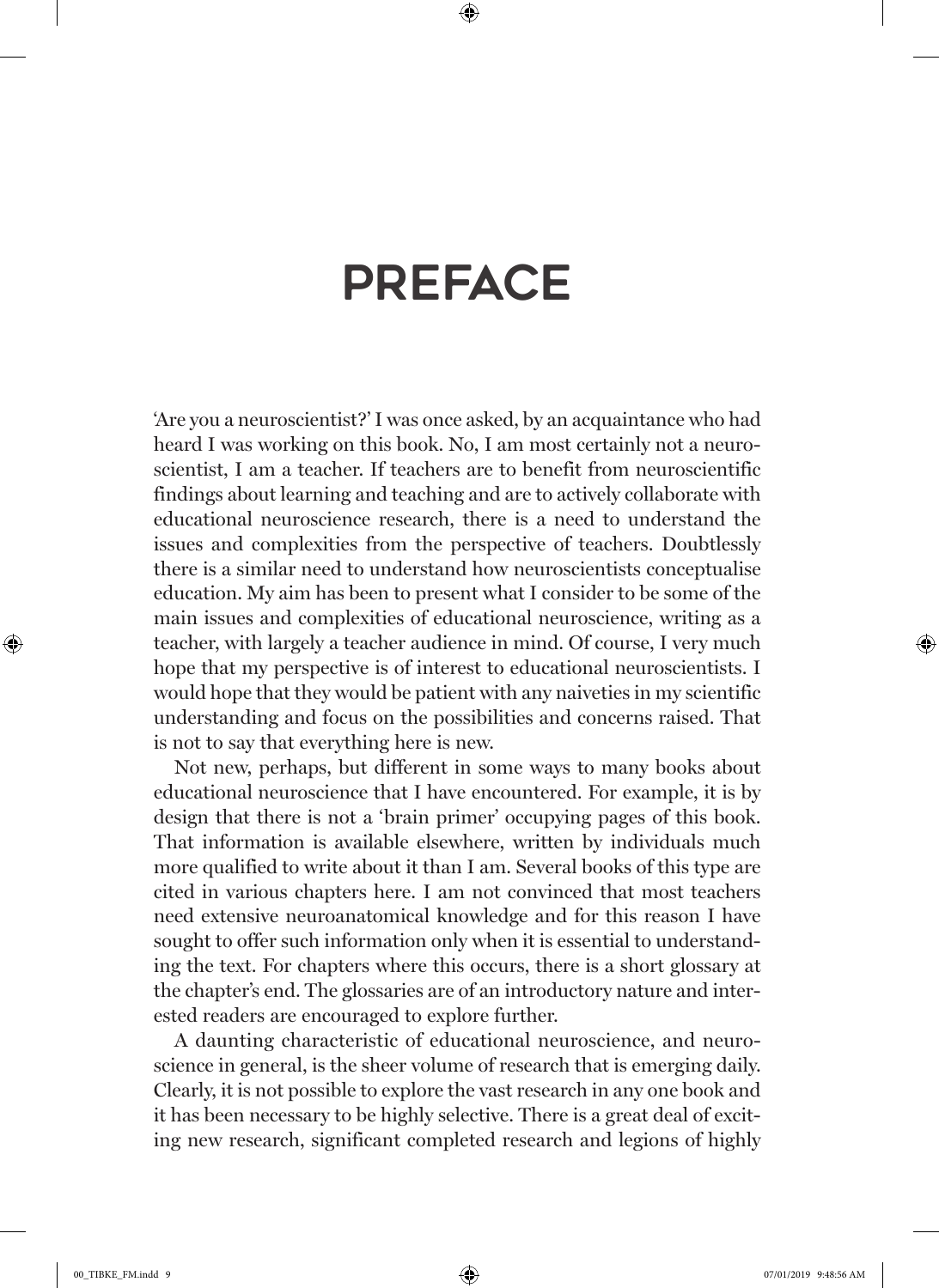skilled researchers that it has not been possible to include and that I hope readers will go on to explore further, supported by guidance offered within the book.

 $\bigoplus$ 

Whilst working on this book, it has become increasingly clear to me that we are not on the verge of a complete pedagogical overhaul as a result of neuroscientific discoveries. Changes will come about slowly and through collaboration. Teachers must be key players in considering the pedagogical implications of neuroscience. I hope this book provides encouragement and support for teachers and brings further perspectives to educational neuroscientists in this collaborative endeavour.

⊕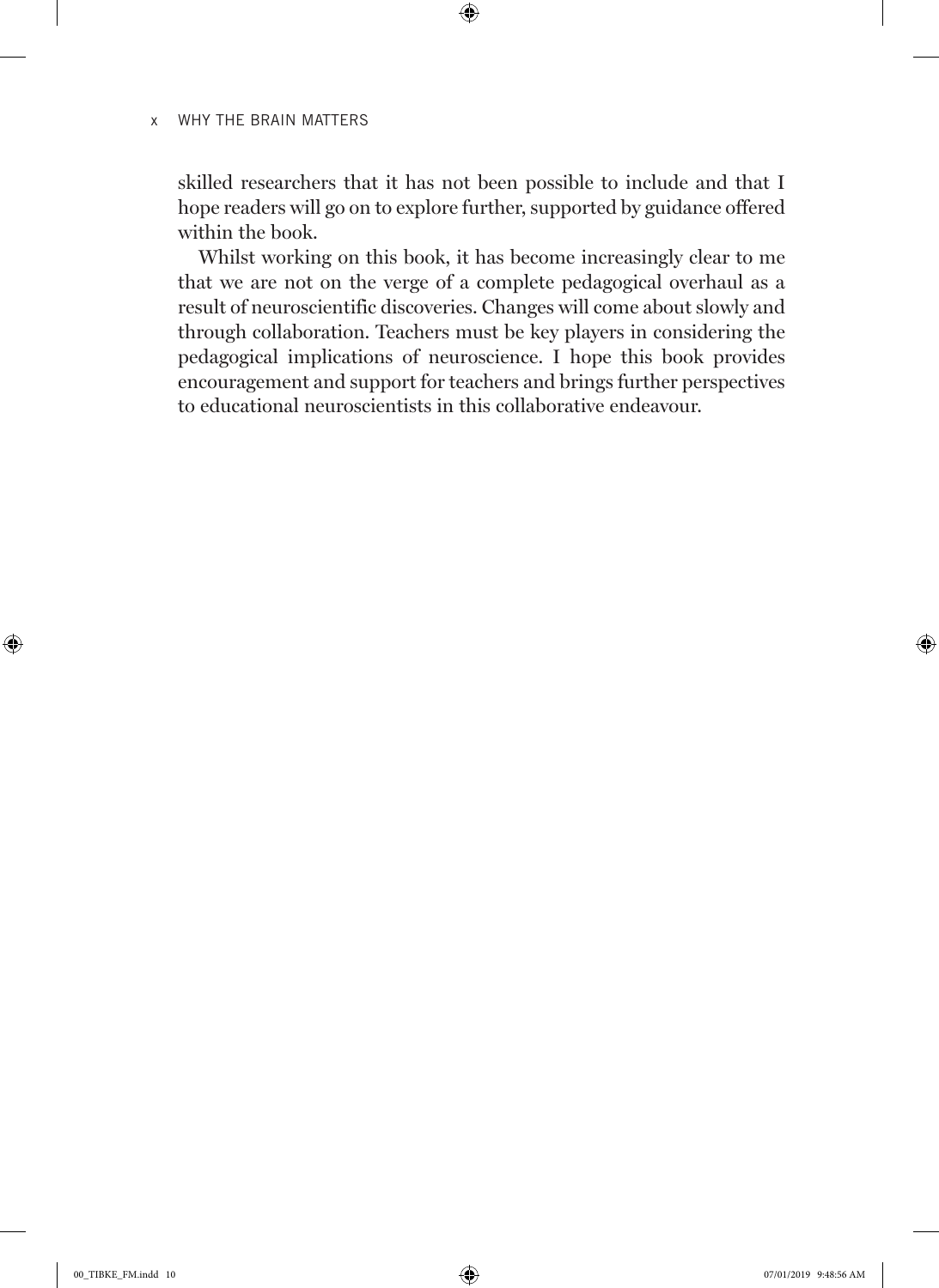# ACKNOWLEDGEMENTS

 $\bigoplus$ 

I would like to thank:

James and Diana at Sage for their advice, support and encouragement.

Former colleague James Burch for his unassuming pedagogical inspirations and his thoughts on several draft chapters.

My PhD supervisors, Professor Richard McGregor, Professor Barry Hymer and Dr Paul Cammack, for their unwavering support and their patience with my insistence that attempting to write a book and a doctoral thesis side by side was a good idea.

Ellen, Patrick, Jamie, Rob and Poppy for all the times they have listened to me trying to work out what I wanted to write and for each possessing fascinating brains and minds of their own, and my wife, Helen, whose support and patience are boundless.

All the teachers who have shared their thoughts and questions about the brain with me.

⊕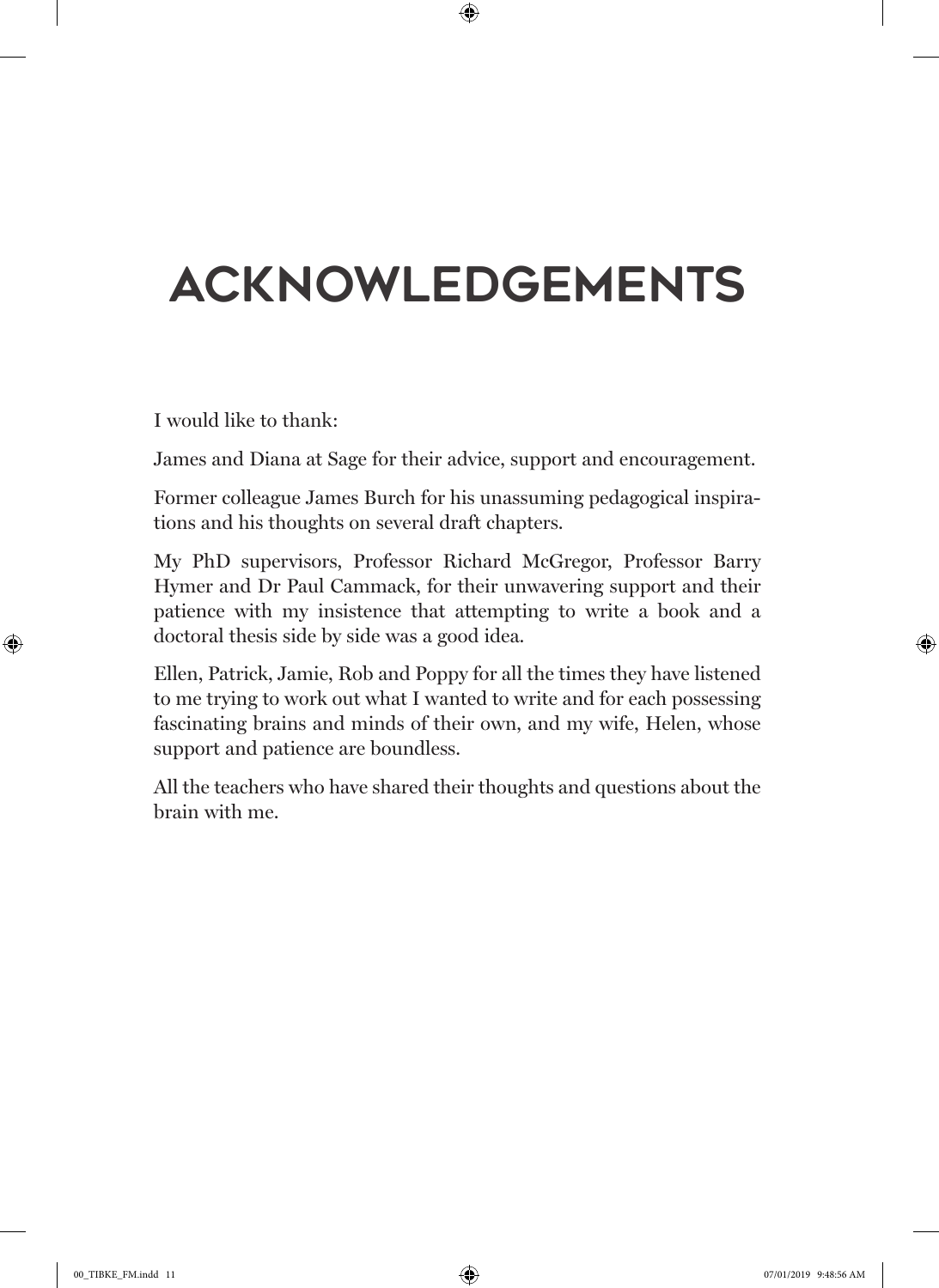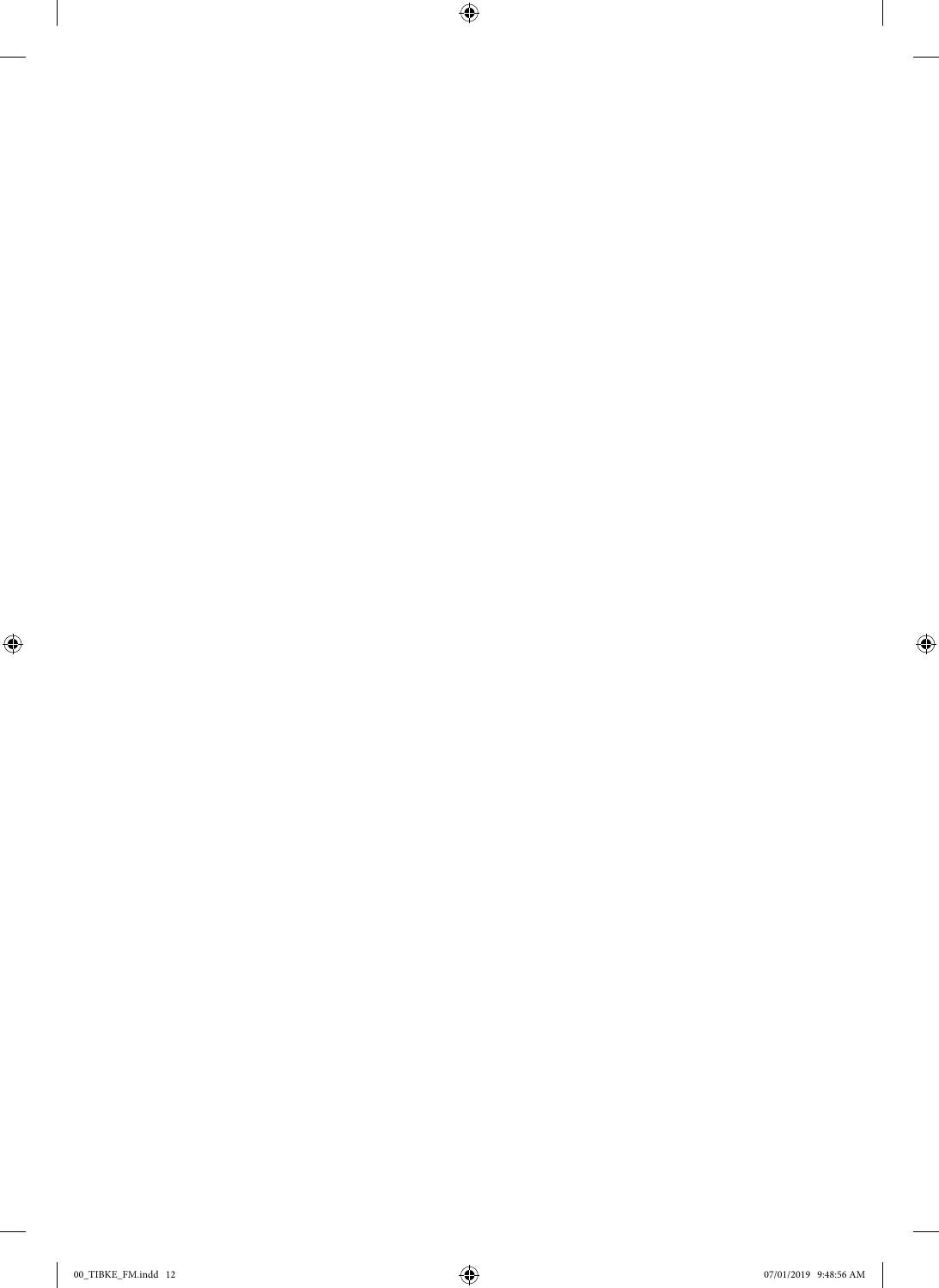# 1 WHY DO YOU NEED TO KNOW ANYTHING ABOUT THE BRAIN?

 $\bigoplus$ 

# In this chapter we will:

- consider the current knowledge of the brain that is of potential value to teachers
- examine the issues and difficulties that this knowledge presents
- explore where else in the book these issues are examined

⊕

 $\bigoplus$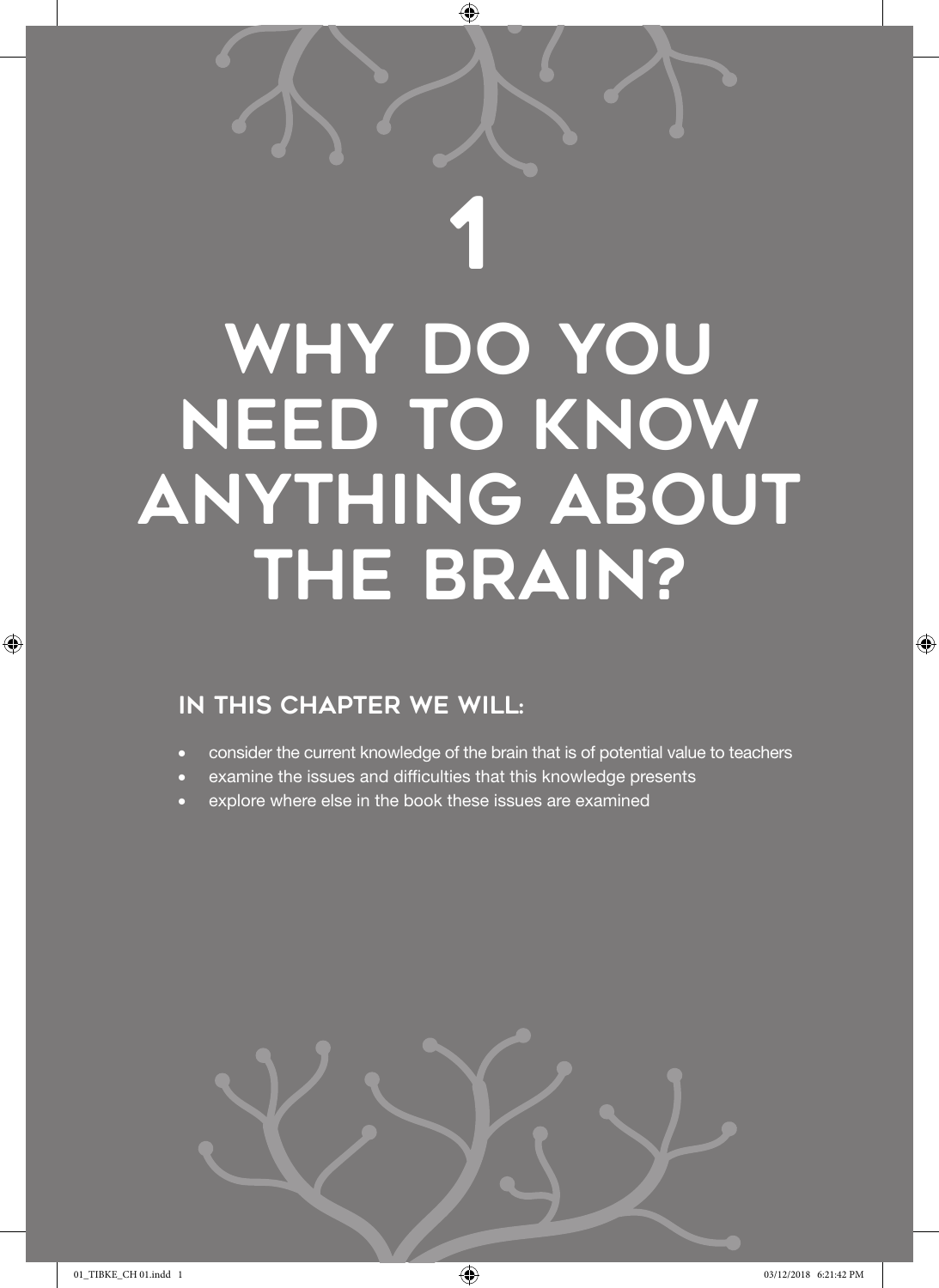This chapter explores this pertinent question – just why do teachers need to know anything about the brain? After all, for centuries there have been excellent teachers who have known very little, or even nothing at all, about the brain and this is still the case. In addition, there are things that scientists, teachers and the public previously understood about the brain that more recent research has shown to be entirely incorrect. Conversely, having up-to-date, accurate knowledge of the brain in itself does not make anybody a great teacher. As Chapter 4 demonstrates, there is still plenty of confusion and misinformation about the brain to be found amongst teachers and the general public and many of those who have taken part in some of the research that reveals this actually are highly effective teachers.

 $\bigoplus$ 

## **Brain in Research**

In the fast-moving, technological, information-laden times in which we live, however, it would be both foolish and a missed opportunity for education if the teaching profession chose to ignore or dismiss the constantly expanding body of research about the human body's most complex organ, the brain, even though the research comes, or should come, with many notes of caution. Overarching the many branches of neuroscience research and the myriad questions about the brain that this research seeks to answer, we have the European Union's Human Brain Project that has run since 2013 and in the USA the Brain Research through Advancing Innovative Neurotechnologies (BRAIN) Initiative, both of which have huge funding. This is a reflection of the hopes and aspirations, particularly for health and education, that neuroscience generates.

This is not to suggest that to keep abreast of this research is by any means easy, as the research is inevitably highly complex, specialised, and laden with language unfamiliar to all but those working in the field. It is unrealistic to imagine busy teachers having either the time or the specialised knowledge to explore this research and in many cases, even with the growing support for *open access*, the research is not readily available for teachers or the public to access. Even when it is, it is often frustrating for teachers who do attempt to study it, since it seldom contains findings that are

⊕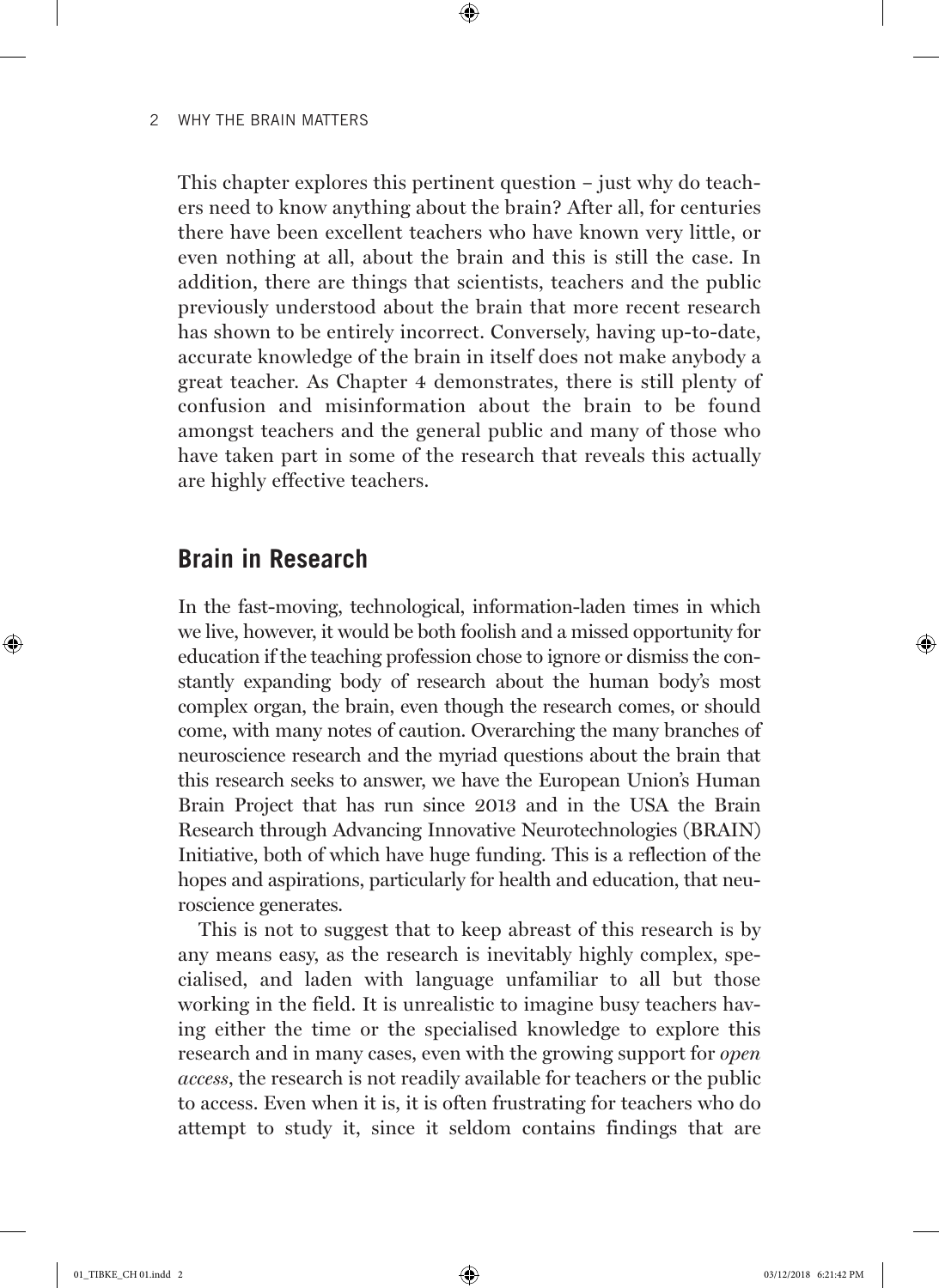directly transferable to the classroom. It is also the case that a considerable quantity of the research does not set out to have anything to offer the field of education in the first place, as its relevance may be in other areas such as health or simply in increasing understanding of brain anatomy and processes. For example, a huge amount of research is examining a large number of brain issues relating to dementia and Alzheimer's disease. A lot of research is initially a long way from being applied beyond the laboratory. In a recent example, researchers from the University of California, Los Angeles, the University of California, San Diego and the Icahn School of Medicine, New York, have developed a procedure that has enabled them to study the behaviour of the chemicals that constitute **neurotransmitters**, in the brains of mice. Hitherto, it has been possible to see the neurotransmitters firing in **synaptic activity**, but not the actions of the chemicals themselves in anticipation of and after synaptic activity. The researchers created 'cell-based detectors', able to 'sense the release of specific neurotransmitters in real time', enabling the researchers to see what the chemicals were doing before and after they are active in synapses. In a press release (22.8.16) the American Chemical Society explained that mice learned to associate the sound of a bell with the receipt of sugar, in the manner of Pavlov's classic dog experiment. The reward-related neurotransmitter **dopamine** was initially only visible upon receiving the sugar but once the bell sound/sugar association was learned the dopamine became present at the sound of the bell, thus creating the reward in anticipation of the sugar. In the long term, the press release suggests, the researchers may be able to identify further aspects of how learning occurs and possibly contribute to how addiction is understood and treated. Ultimately, this would require methods to manipulate the neurotransmitters where there are malfunctions of this process in the human brain. Notably, the abstract presented for the American Chemical Society's meeting makes no such suggestions, choosing to concentrate instead on the development of a means of observing the neurotransmitters' **neuromodulators**. When we consider many research projects from an educational viewpoint, we have to recognise first of all that many projects work with mice and other creatures, but we cannot say for certain that the observed processes are identical in human brains, no two of which are identical either.

 $\bigoplus$ 

♠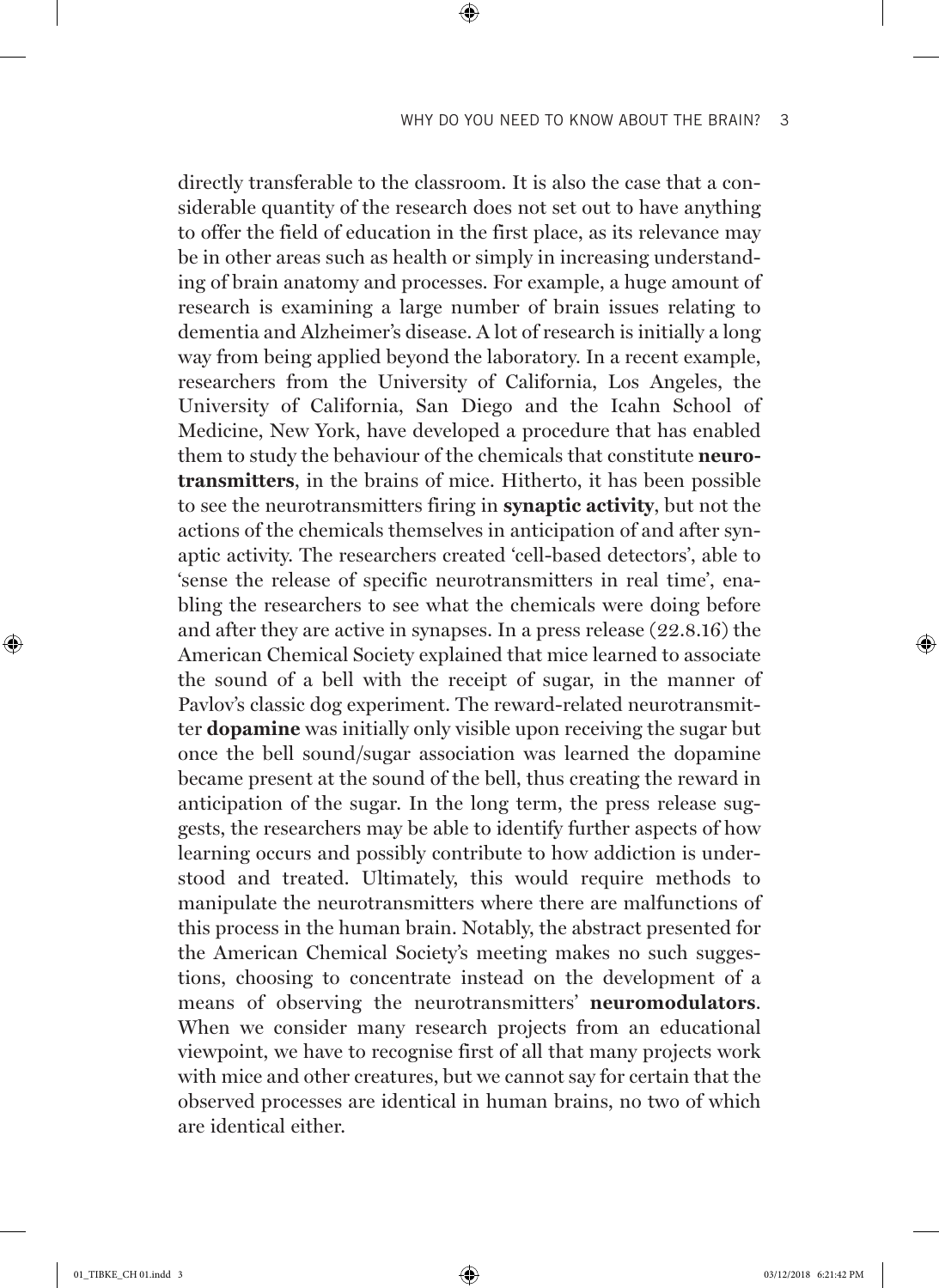## **Brain in the News**

This complicated example leads us to a fundamental difficulty that accounts for the first purpose of this book: if teachers are unable to consider the research in its original format or even begin to identify which research may be of significance, then they are susceptible to over-simplified and exaggerated reporting of complex and often tentative research findings and need to know where reliable digests of the research can be found. This is the theme of Chapter 5, a chapter that also acknowledges how news media in general love a good brain story and how journalistic licence has contributed to some of the myths about the brain that are examined in Chapter 4. An example from *The Times* (Appleyard, 2016) used some now out-of-date research on mirror neurons in monkeys to then explain why people in the UK so much enjoyed the medal-winning achievements of UK Olympians at the Rio 2016 Olympic Games. Apparently, mirror neurons caused UK citizens to believe that they had won the medals themselves and in so doing were personally a part of the medal table challenge that saw the UK finish above China. This was received with both amusement and irritation amongst neuroscience networks – networks with which many readers of the article may well not be familiar. Our teachers are free to read whatever they choose, so are as likely as any other members of the general public to read inaccurate accounts of research, or research used to support other claims that are nothing to do with the research itself. Such accounts are by no means restricted to any particular type of news media and can be seen in broadsheets, tabloids and their online equivalents, video channels, discussion forums and a whole array of websites. Inevitably, such distorted versions of research find their way into books and onto websites specifically aimed at the teaching profession. Education is a broad, competitive marketplace and the scientific allure of education products labelled 'brain-based' has often proved irresistible, as it lends such an air of scientific authority to the products and the learning and teaching methods they espouse. Frequently the resulting classroom fads have later been revealed to have a limited, questionable or even non-existent research and evidence base. This sometimes generates cynicism, as it did on the very active Twitter account of @TeachersToolkit, which in July 2016 asked 'what will teachers be wasting their time on next?' It should be noted, however,

 $\bigoplus$ 

♠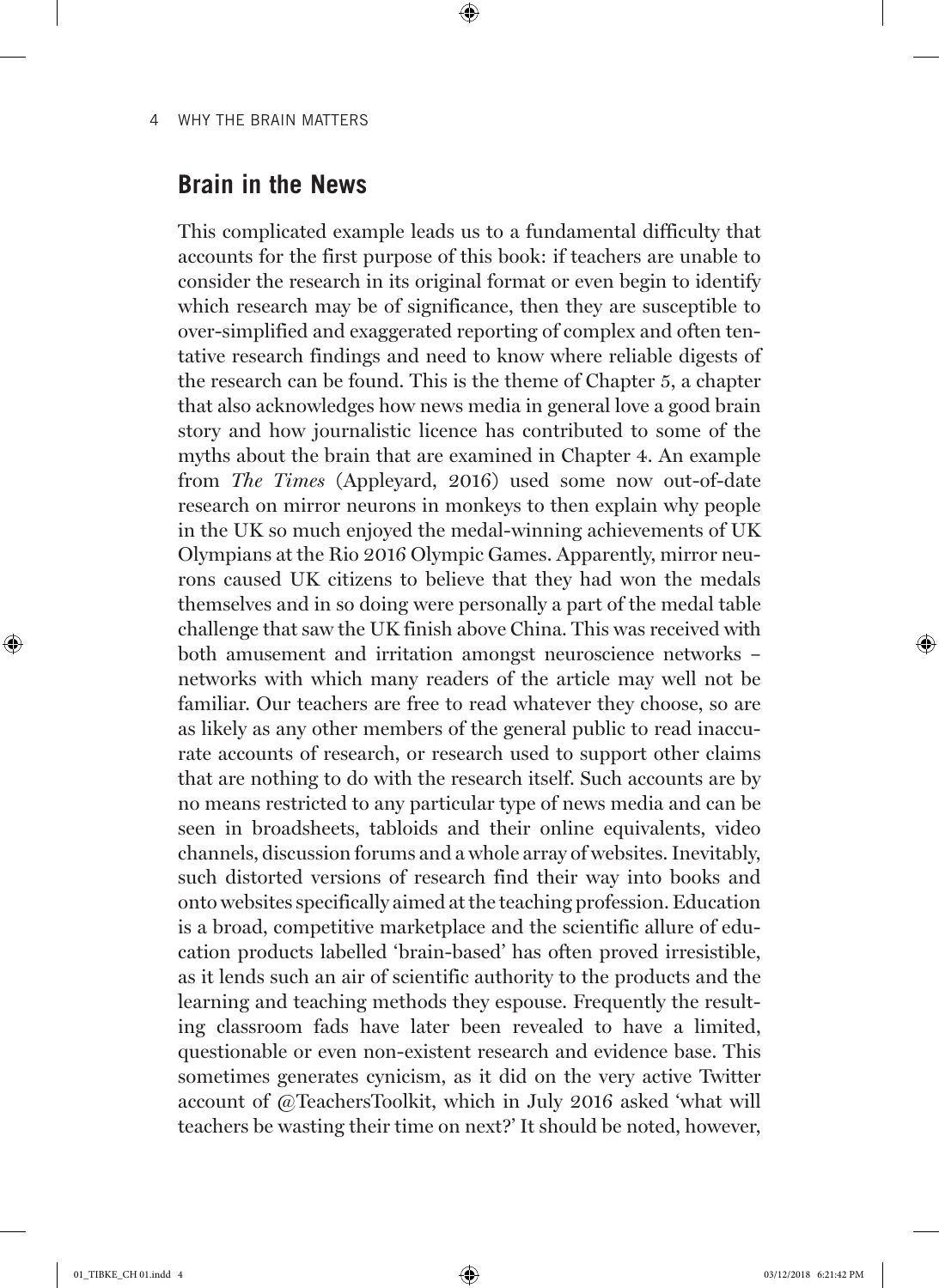that teachers have often learned from such fads, when they and their schools have developed the capacity to critically assess the actual impact and longer term efficacy of the so-called 'brain-based' strategies, beyond the inevitable initial response to the novelty of a new strategy. The term 'brain-based' itself deserves critical consideration: what form of learning does *not* involve the brain? Sometimes the term is used legitimately in an attempt to reflect efforts to find relevant neuroscientific evidence to underpin learning and teaching methods, but there are others who use the term less responsibly to try to add a scientific authority where it does not really exist.

 $\bigoplus$ 

## **Teachers as Critical Consumers**

Encouraging this criticality is the second purpose of this book. I contend that the era in which teachers might choose to ignore information about the brain's role in the processes of both learning and teaching has passed, as the research is now so extensive, and schools and teachers need to become 'critical consumers' (Sylvan and Christodoulou, 2010). Part of this criticality is the recognition that there is nothing teleological about neuroscience – we should not expect it to become a one-stop, sole source of our understanding of learning and teaching. Yet teachers have commented to me, as a result of my interest in this topic, that at some stage in the future I will be in the enviable position of 'having all the answers'. This will most certainly not be the case and neuroscience will always be one, but only one, of a rich array of disciplines that contribute to our understanding of learning and teaching. As learners and teachers, we are not simply just a brain, nor is the brain the 'executive controller' that it, or at least its cerebral **cortex**, is often portrayed to be. 'Executive controller' is one of many analogies that in themselves deserve further consideration. Although they can aid our understanding they can also draw in conceptual dimensions that are not accurate: your brain is not a computer, nor is it a muscle. The originators of these expressions did not say that the brain was a computer or a muscle; they made analogies that as they are passed on have become distorted.

Our brains do not always respond in the most helpful ways – witness the panic a high stakes examination can induce even amongst

⊕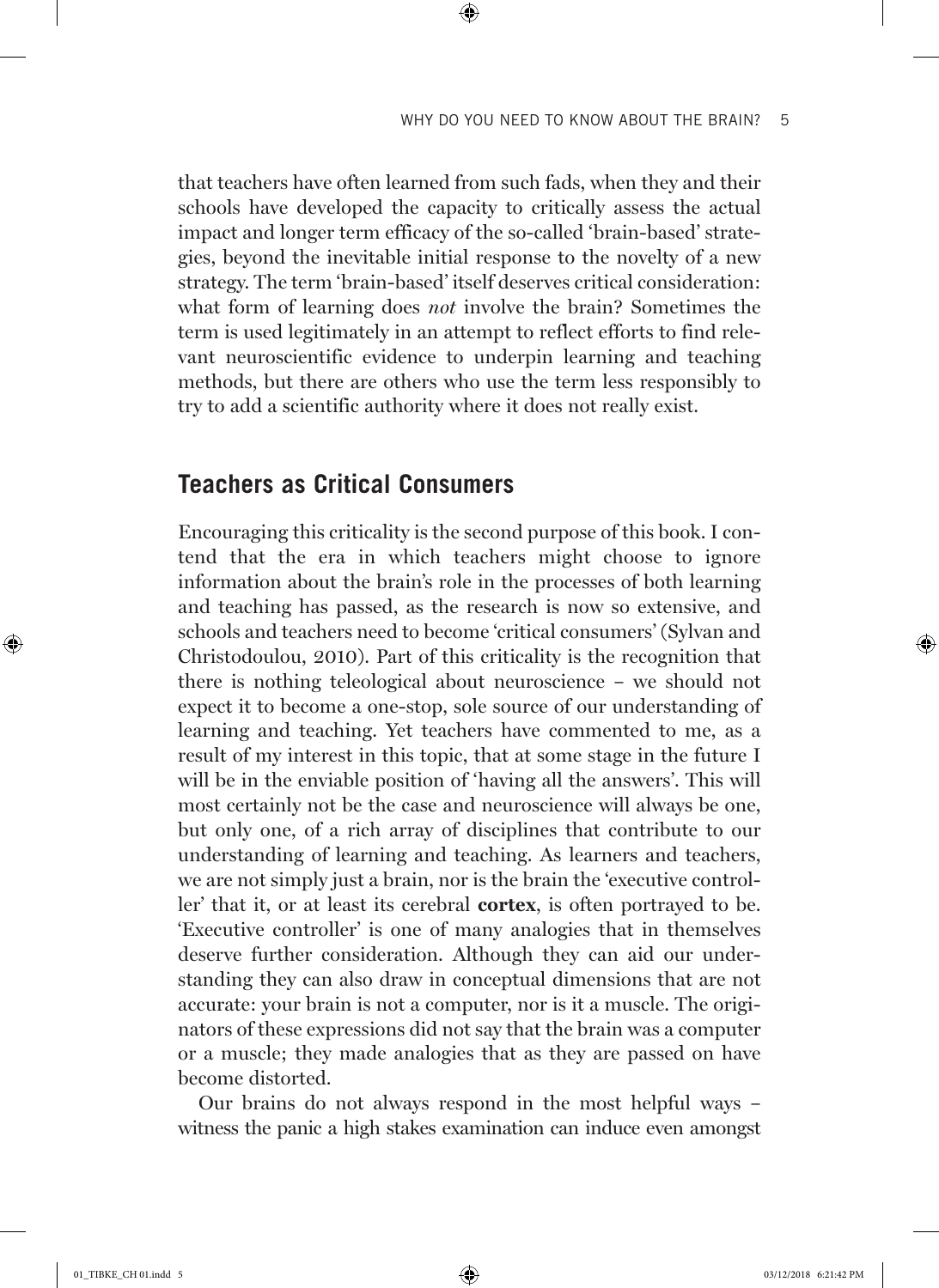well-prepared students or the growing concerns about mental health amongst the school-aged population. We can, however, teach our students about what we understand to be happening in their brains on these occasions and show them how they can use mental and physical strategies to alleviate panic or destructive thought patterns. In a book written for teenagers and clearly stating 'I am not a scientist' (acknowledgements) and with the guidance of a remarkable array of experts, Nicola Morgan presents further guidance in *Blame My Brain* (2013). Key information and sources for students are considered in Chapter 3 of the present volume, where we will pick up the question of whether the implications of Morgan's book title are ones that we should accept, as well as considering helpful brain-related information and sources for students.

 $\bigoplus$ 

# **Schools as Research Participants**

A third key reason for schools and teachers to be encouraged to engage with neuroscience (and for a book such as this) is the fact that, like it or not, schools, teachers and their students are inevitably part of the research. This is not just a question of acting as research subjects, but rather, as John Geake hoped would happen, being participants who 'contribute educationally relevant questions to the neuroscience research agenda' (2009, p. 189). This poses some significant challenges, most notably in the development of shared understanding and language. Edelenbosch et al. (2015) raise concerns about the difficulties that collaboration presents. There is an extensive body of research focusing on the boundaries and bridges between education and neuroscience. At present, there is little research using classes of pupils, in school, as subjects or participants. One of the reasons for this is the many ethical issues that research on the brains of children raises, aside from the fact that laudable as it may be for a school to take part in such research, it is unlikely to assist the school with its more immediate pressures of accountability and may well be seen as an additional burden by already over-stretched school staff.

There is, however, a growing interest in research to be found in UK schools. This interest appears to place its emphasis largely on evidence that a particular approach to learning and teaching has a

⊕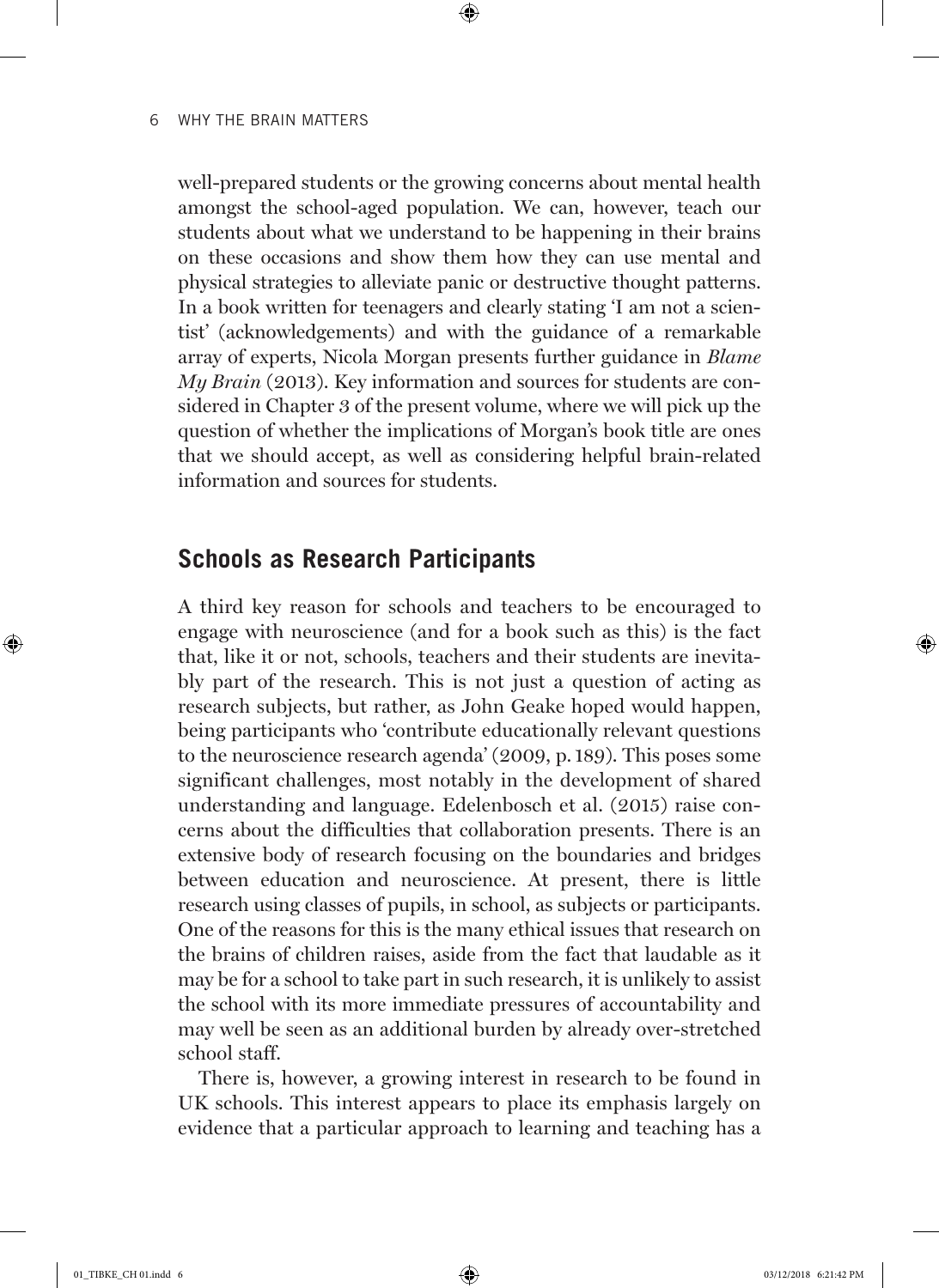positive impact on pupil outcomes, with a view to then trialling it further in the differing contexts of individual schools. The Research Schools Project, funded by the Education Endowment Foundation, adopts this approach. The Education Endowment Foundation, in partnership with the Wellcome Trust, funded six research projects in 2014 that have attempted to conduct research in schools. There is much to learn about how educational neuroscience researchers and educators collaborate effectively. It would seem that in 2011 Anderson and Della Sala thought that such a working relationship was quite some way from development and went as far as to suggest that 'interaction' of neuroscientists and teachers is 'nearly always constituted by the former patronising the latter' (p. 3).

 $\bigoplus$ 

#### **Lab to Classroom**

It is not just in relationships between these fields that this collaboration has proved difficult. The difficulties are also evident in some of the existing literature that attempts to 'translate' neuroscience into useable strategies for the classroom. I should point out that the following comments are intended to illustrate this difficulty; they are not intended to imply that the books under discussion are poor books. On the contrary, they each have worthwhile content and are books I was excited to receive and read. The first is Pat Wolfe's *Brain Matters: Translating Research into Classroom Practice* (2001), which sets out in part one to share information about brain function and structure and then in part two turns to sensory input and information storage. Though some of this would be presented differently and would use different language now, it is accurate for its time. The difficulty arises when part three attempts to match 'instruction to how the brain learns best'. From here on, there is limited reference to the content of parts one and two, reflecting just how difficult it actually is to discuss brain knowledge concurrently with classroom strategy. One might conjecture that the ideas in part three of the book can be put into practice quite successfully without engaging much or at all with parts one and two.

Perhaps the most valuable section of Wolfe's book is the preface, in which she raises important questions and considerations. She promotes caution amongst those interested in bringing learning from

♠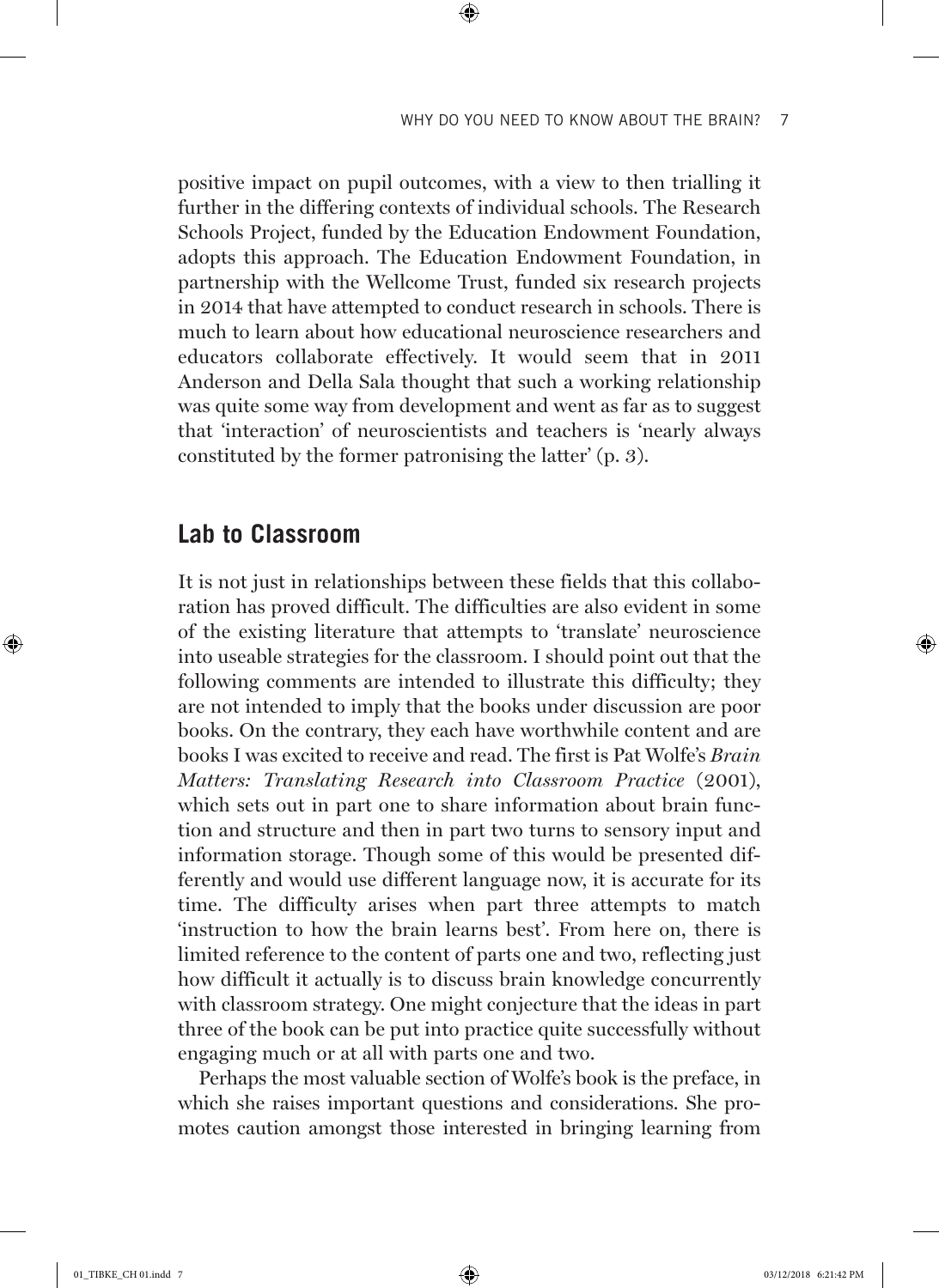neuroscience into the classroom, since 'educators have a history of jumping on bandwagons' (p. v). She rightly points out that there is a great deal we do not know about the brain, but it would be 'foolish to wait until all the research is in' (p. v) before considering how the research might influence classroom practice. In any case, it is most unlikely that we will ever reach such a position and even if we could we would not know. It is to Wolfe's credit that she advises that her book 'contains more caveats than definitive answers' (p. viii).

 $\bigoplus$ 

Tracey Tokuhama-Espinosa's book, *Mind, Brain, and Education Science* (2011) displays her highly impressive command of a vast amount of research, as well as her informative knowledge of the working contexts and professional interests of many key names in the field. Her claims and suggestions are well grounded in a wide array of publications. For anyone interested in the brain from an education perspective, the book is worth reading even just for this. Queries arise however, firstly with the subtitle: *A Comprehensive Guide to the New Brain-based Teaching*. As noted earlier, the term 'brain-based' has been increasingly challenged, since any form of learning involves the brain and the term embodies the dangerous implication that ultimately the brain is the key to all questions about learning and teaching. As I state in several places in this book, it is one of a variety of keys and not a one-stop solution that either now or in the future will hold precedence over all other knowledge and theorising about educational processes.

Like Wolfe, Tokuhama-Espinosa believes that what she refers to as *MBE Science* (Mind, Brain and Education Science) goes a long way to identifying what it is that the best teachers do that brings about their effectiveness: 'using MBE science, we can now explain neurologically in many cases why the things great teachers do work' (p. 205). The qualifications in this sentence are important: Tokuhama-Espinosa clarifies that these explanations are 'neurological', so presumably not representative of the totality of the learning experience and that the science explains 'many cases', implying that there are other things that work that as yet do not sit well with an MBE Science explanation of their efficacy. On balance, it is implicit in her work that the more we understand learning and teaching (neurologically) then the better placed we will be to understand why some strategies work and others may not, as well as being better informed to devise new strategies and interventions.

⊕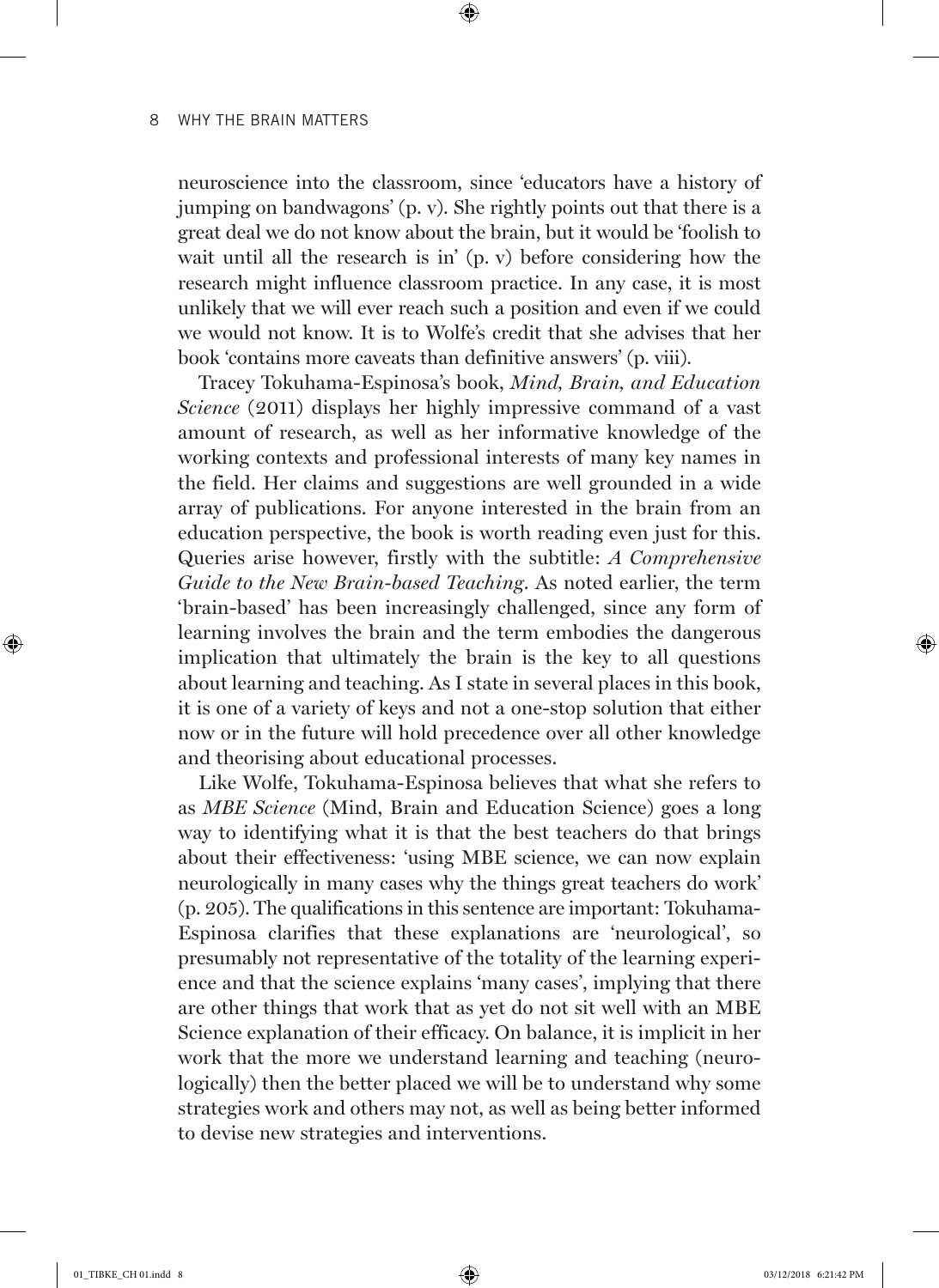Something Tokuhama-Espinosa does offer is a 21-point list of neurologically based principles 'that great teachers follow' (p. 206). Amongst these 21 principles are some very worthwhile statements:

 $\textcircled{\scriptsize{*}}$ 

7. Great teachers know that MBE Science *applies to all ages* (my italics).

17. Great teachers know that learning relies on memory and attention.

20. Great teachers know that learning involves conscious and unconscious processes.

In statement 21, we perhaps have clarification of the question of 'neurological teleology':

21. Great teachers know that learning engages the entire physiology (the body influences the brain, and the brain controls the body).

It can be argued that some statements need further qualification:

12. Great teachers know that learning is advanced by challenge and inhibited by threat.

This assumes that teachers recognise the correct level of challenge and whilst I would not suggest that pupils should be threatened, there is acceptance that a certain degree of pressure or stress is a motivating factor.

Tokuhama-Espinosa does more than present these as a list; she discusses each in well-referenced detail. I have found the 21 suggestions effective in raising discussion in teacher development sessions.

Both Wolfe and Tokuhama-Espinosa propose that teachers need a basic understanding of brain function and anatomy in order to understand neuroscientific literature relating to learning and teaching, and they both suggest that this understanding should in turn support the essential criticality that can protect teachers from fads and bandwagons. Tokuhama-Espinosa makes an interesting case for teachers having knowledge of neuroanatomy that helps them understand why children might have difficulties with tasks that appear to require similar skills. She uses the example of aspects of

⊕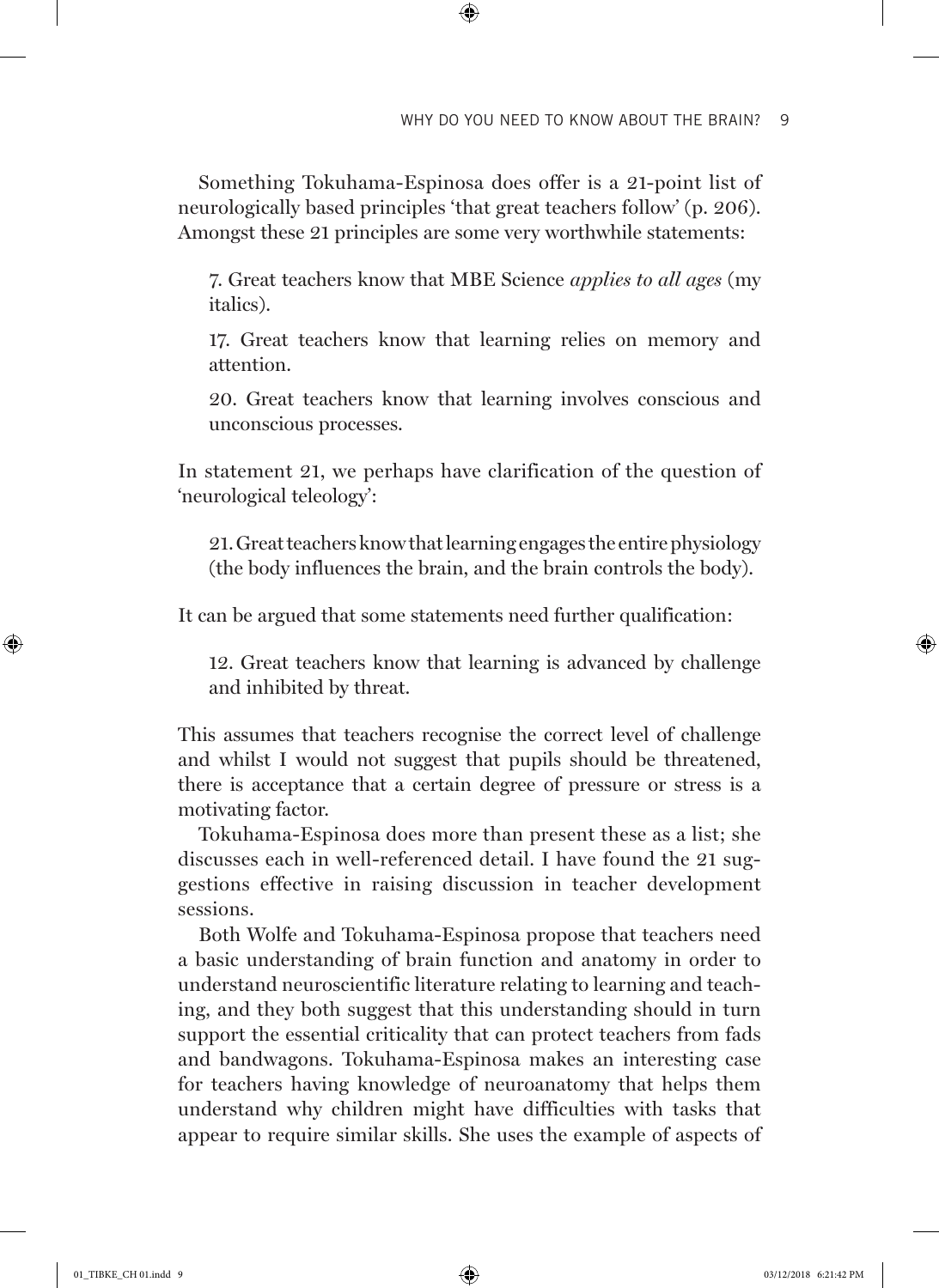language, citing the work of Argyris et al. (2007) and Kacinik and Chiarello (2007). Their work reveals that spelling and the use of metaphors, for example, involve different neural networks and Tokuhama-Espinosa suggests that awareness of this can help teachers understand why the same child can be good at one aspect of language and less good at another. Tokuhama-Espinosa's book contains other thought-provoking breakdowns of the mental functions involved in key learning skills such as reading, mathematics and creativity (see, for example, her discussion of reading, pp. 180–8).

 $\bigoplus$ 

# **Educational Neuroscience**

It is useful to note that amongst the neuroscientific research there exists the education-oriented discipline of *educational* neuroscience, or as Howard-Jones (2008a) has called it, neuroeducational research. Work in this field has produced some of the findings that are considered in Chapters 2 and 3. For example, we have improved understanding of what have been known previously as 'critical' periods of brain development in the early years and researchers such as Sarah-Jayne Blakemore specialise in the adolescent brain. Blakemore's work has done much to realign discussions of the challenges of the teenage years, bringing a brain development dimension to a debate that has tended be dominated by the hormonal impact of adolescence. A team from the University of Cambridge's Department of Psychiatry, using data from brain scans of 300 14- to 24-year-olds, has also considered which brain areas undergo the most significant changes during these years and in so doing have begun to identify links between these developments and susceptibility to mental illness, specifically schizophrenia (Whitaker et al., 2016). As Daniel Goleman (2013) has noted, as well as the developments that we might normally expect in the brains of adolescents, their brains are also adapting to environmental change more rapidly than ever, particularly through extensive contact with information technology and social media. During 2016, media including *The New York Times, The Sun* and the *Daily Mail* featured alarming, exaggerated reports claiming that teenage use of iPads is causing addiction to technology. This is based on the faulty logic that since addictive substances such as heroin and cocaine

⊕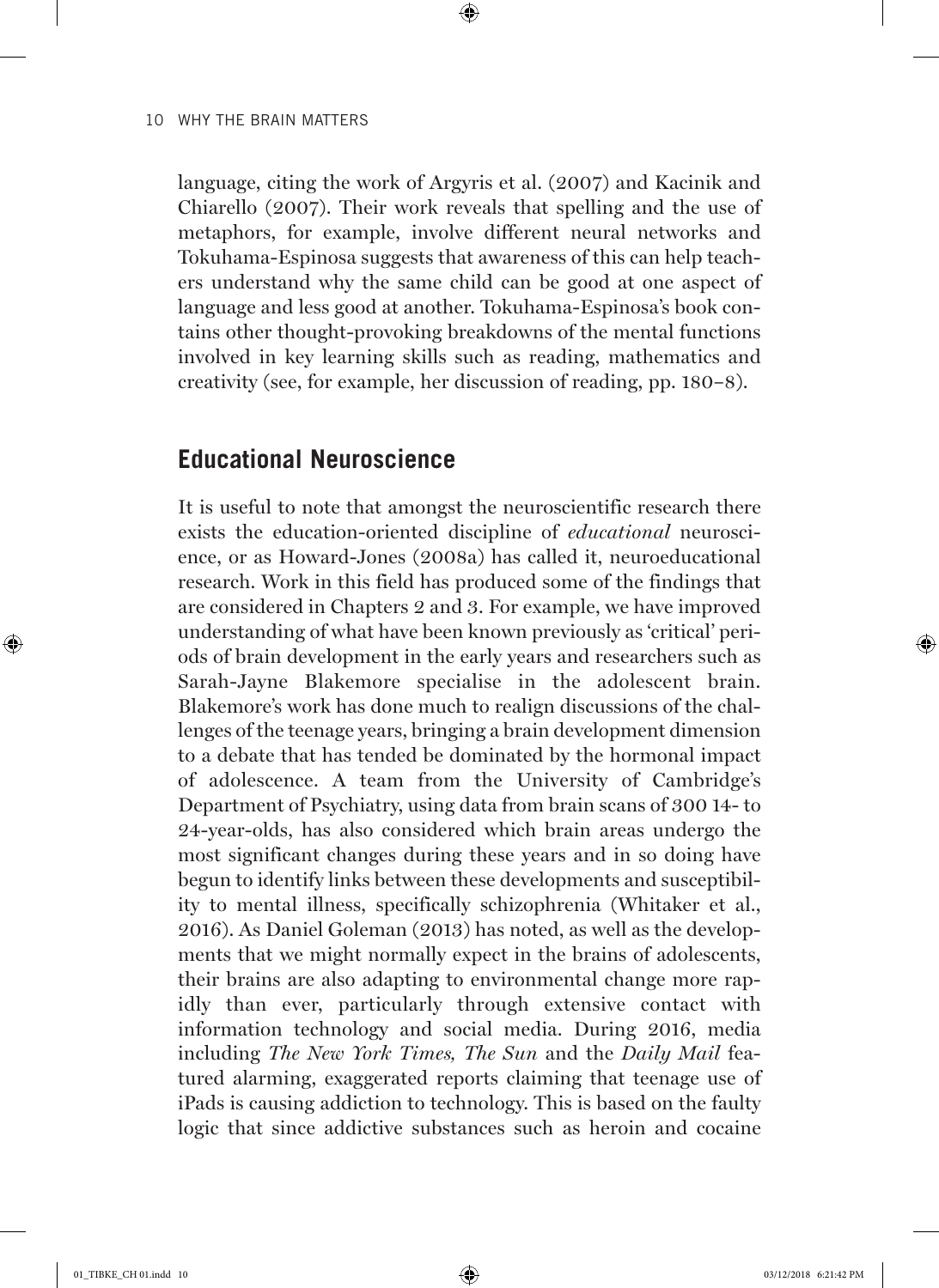#### WHY DO YOU NEED TO KNOW ABOUT THE BRAIN? 11

cause the release of the so-called pleasure neurotransmitter dopamine and using iPads can also cause the release of dopamine, it follows that iPads are addictive. In fact, many activities cause the release of dopamine. I am getting much satisfaction from typing this, so am most likely 'enjoying' some dopamine myself, but I am certain that I am not addicted to this computer. Writing for the website of *yourbrainhealth* (4.9.16), Liv Hibbitt explains the inaccuracy of these newspaper reports in a manner that is both scientifically accurate and highly enjoyable. In the UK, Professor Paul Howard-Jones has been exploring how educators might make positive use of our brains' reward systems and has examined the role of dopamine in particular. James Zull (2011) takes a different approach, tracing the progress of the brain from a biological entity to a fully functioning mind, in a manner that also speaks to the question of age-related development relevant to education. Chapter 6 takes up the question of what these insights from neuroscience offer to the primary and secondary phases of school education, in terms of age-related development.

 $\bigoplus$ 

# **Specific Learning Needs/Disability**

Whilst research such as that cited above at the University of Cambridge can contribute to our understanding of the risk factors for mental illness in the teenage years, other evidence from neuroscience is informing our understanding of specific learning needs. This echoes the point made above that improving our understanding of educational difficulties can significantly inform the design of interventions and of learning and teaching strategies. In the case of autism, the writing of Temple Grandin has considerably enhanced our understanding of the condition. There is also a considerable amount of research taking place that investigates a variety of potential causes of autism. Like Grandin, Barbara Arrowsmith-Young has written about educational needs from a personal perspective. Both have much to teach us from their understanding of themselves and their brains. In Grandin's case, she undoubtedly possesses one of the most frequently scanned brains of any living individual, as she has for many years been a willing participant and a sought-after subject for the trial of new **imaging** technology. Their stories, explored in

⊕

♠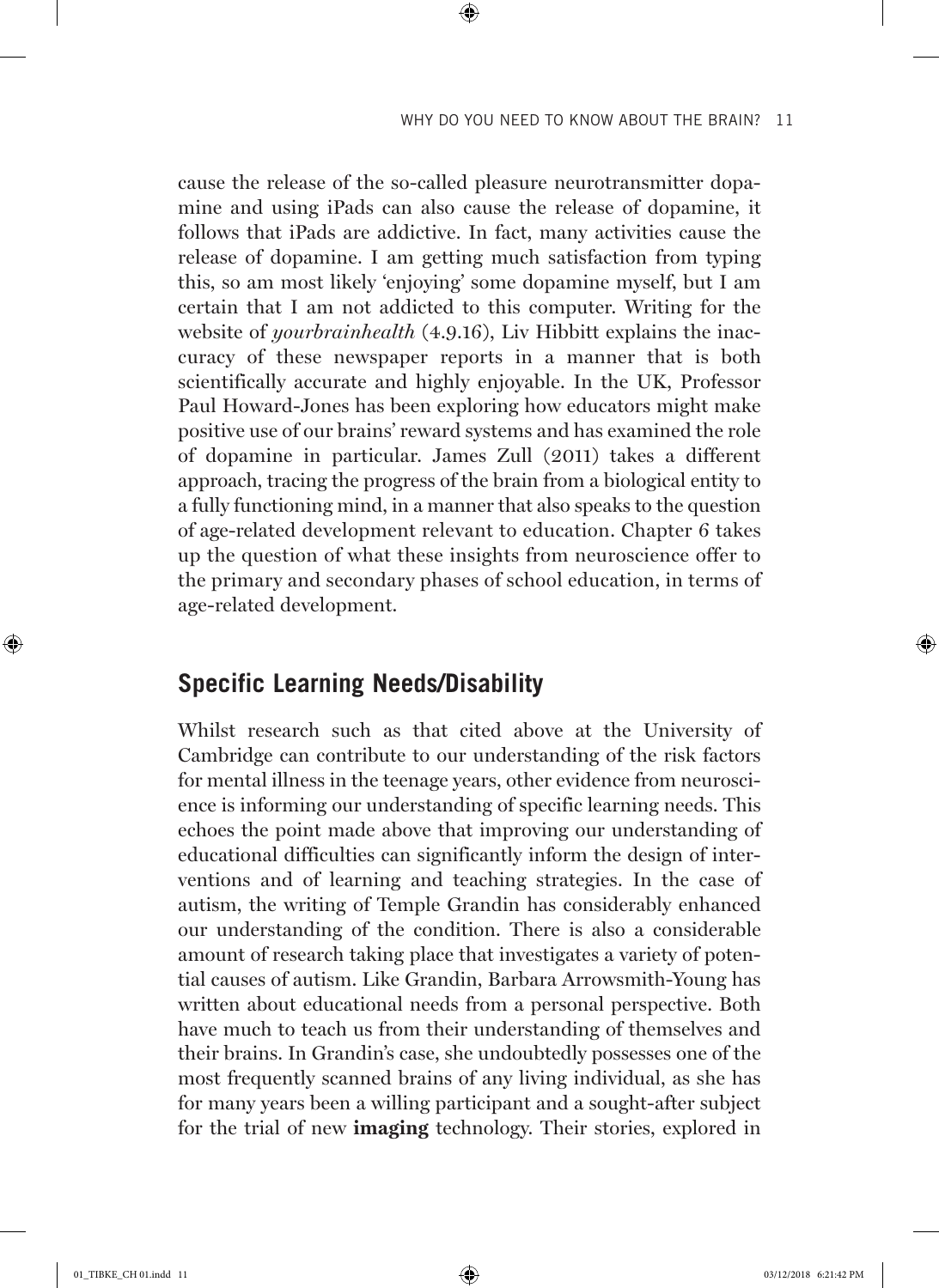Chapter 8, are powerful testimonies and offer a human perspective that is inevitably not always evident in scientific research papers. Other examples of neuroscience helping with our understanding of special educational needs are considered in Chapter 9. Some aspects of learning appear to have received much research attention, most notably mathematical learning, literacy, the acquisition of first and subsequent languages and music. Also relevant and something that teachers do ask about is whether neuroscience has anything useful to say to teachers about behaviour.

 $\bigoplus$ 

## **Medical Imaging Technology**

In 1996, writing during what was known in the USA as 'the decade of the brain', Eric Jensen wrote that 'there's an explosion in brain research that threatens the existing paradigms in learning and education' (preface). One can read similar prophecies today, many years after Jensen's claim. But though the supposed 'threat' has failed to occur on anything like the scale that Jensen implies, there is no doubt that neuroscience continues to give us further insights into the complexity of the brain and, notwithstanding the issues of hype and misuse for marketing, that educational neuroscience is becoming more adept at revealing to us how these findings may be of significance. The medical imaging technology that has made much of the research possible has developed enormously in power and accuracy. I recall my local hospital raising funds to obtain a CAT (computerised axial tomography) scanner during the 1980s. Since then, an array of ever more powerful and sophisticated medical imaging machinery has allowed us to look deeper and deeper into the brain and with increasing spatial (the location of activity in the brain) and temporal (the timing of activity in the brain) accuracy. You may have heard of fMRI (functional magnetic resonance imaging), or PET (positron emission therapy); you may also have heard of TMS (transcranial magnetic stimulation) and even of the dangers of DIY versions of TMS (about which the online gaming fanatics amongst your students may well need warning – see Chapter 3); but you probably have not heard of DTI (diffusion tensor imaging) or of the near infrared technology utilised in optical topography, a method through which Hideaki Koizumi ambitiously

⊕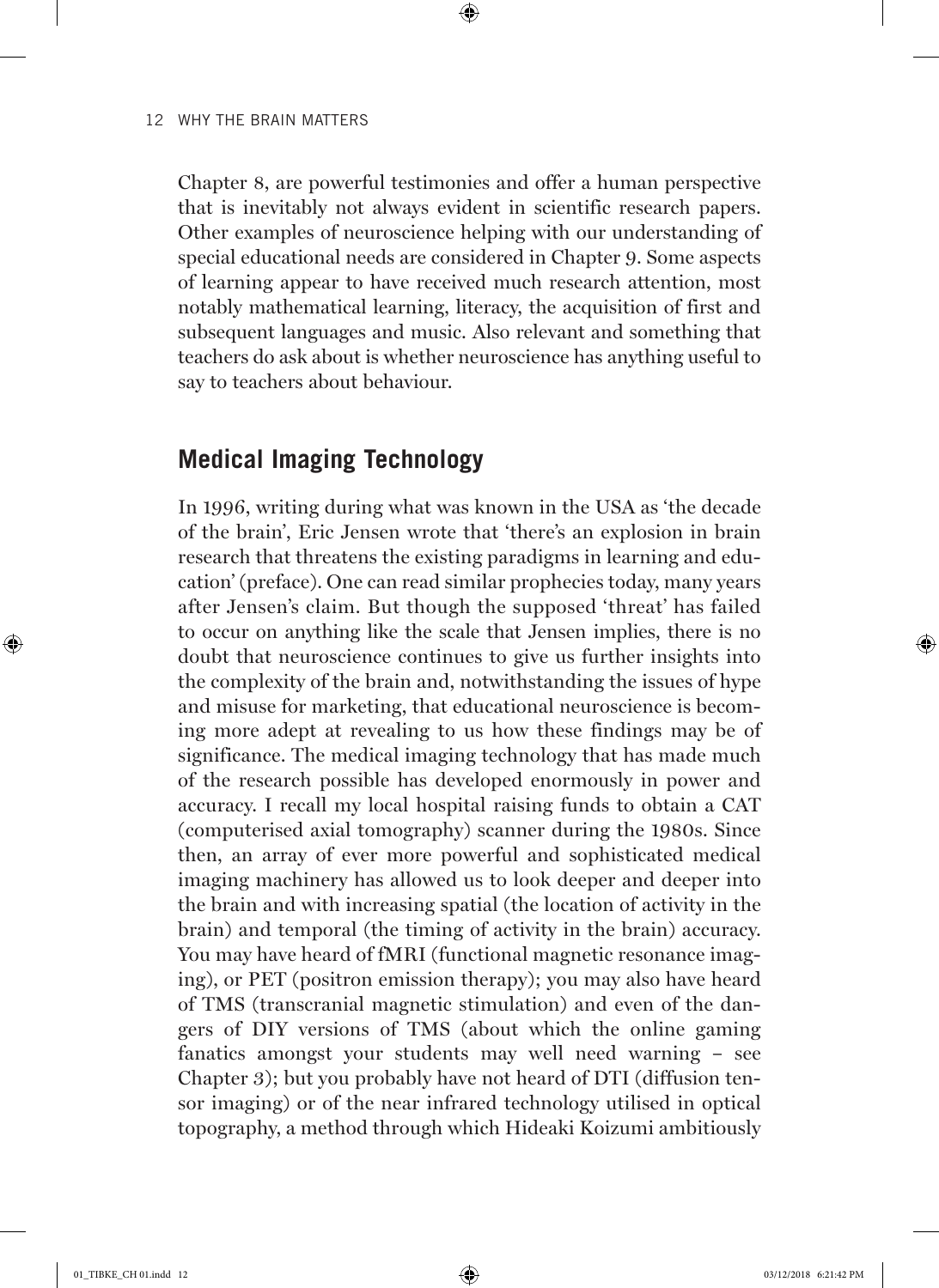seeks to understand not just how brains might process the concepts of, for example, biology or mathematics, but also concepts such as love and hate.

 $\bigoplus$ 

Perhaps there is no great need for teachers to be familiar with these individual imaging technologies or have an extensive neuroscientific vocabulary; but though Jensen's revolution has not occurred we do at least have plenty of evidence that gives us neurobiological reassurance for the most effective approaches to learning and teaching, as well as a further tool in the development of pedagogy that should sit alongside educational psychology, cognitive psychology and child psychology, to name but three.

# **Teacher Education**

In 2015, the Carter Review, a critique of initial teacher training in England, commissioned by the Department for Education and led by Sir Andrew Carter, suggested that there is a case for the formal reintroduction of child development within teacher training programmes: 'Recommendation 1e: child and adolescent development should be included within a framework for ITT content' (p. 9). It would be a considerable oversight if the enacting of this recommendation did not include something of what neuroscience is contributing to our understanding of child and adolescent development. Predating the Carter Review, Paul Howard-Jones (2008b) made a number of predictions concerning the role of neuroscience in education, including predictions he anticipated seeing in place by 2025 and others upon which he speculated emerging beyond 2025. Whatever the timescale, it is implicit in the Carter Review and in the predictions of Howard-Jones that trainee teachers will need to have a framework through which to understand the possibilities and limitations of neuroscience. Such a framework could also help develop the criticality described above, along with the capacity to identify pseudoscience and claims falsely corroborated with research that is not directly related, such as the example from *The Times* mentioned earlier in this chapter. One can only speculate, as Paul Howard-Jones does, as to what the state of play might be in the later years of a teacher who is now at the start of what may be a 35-year, or even longer, career in education.

⊕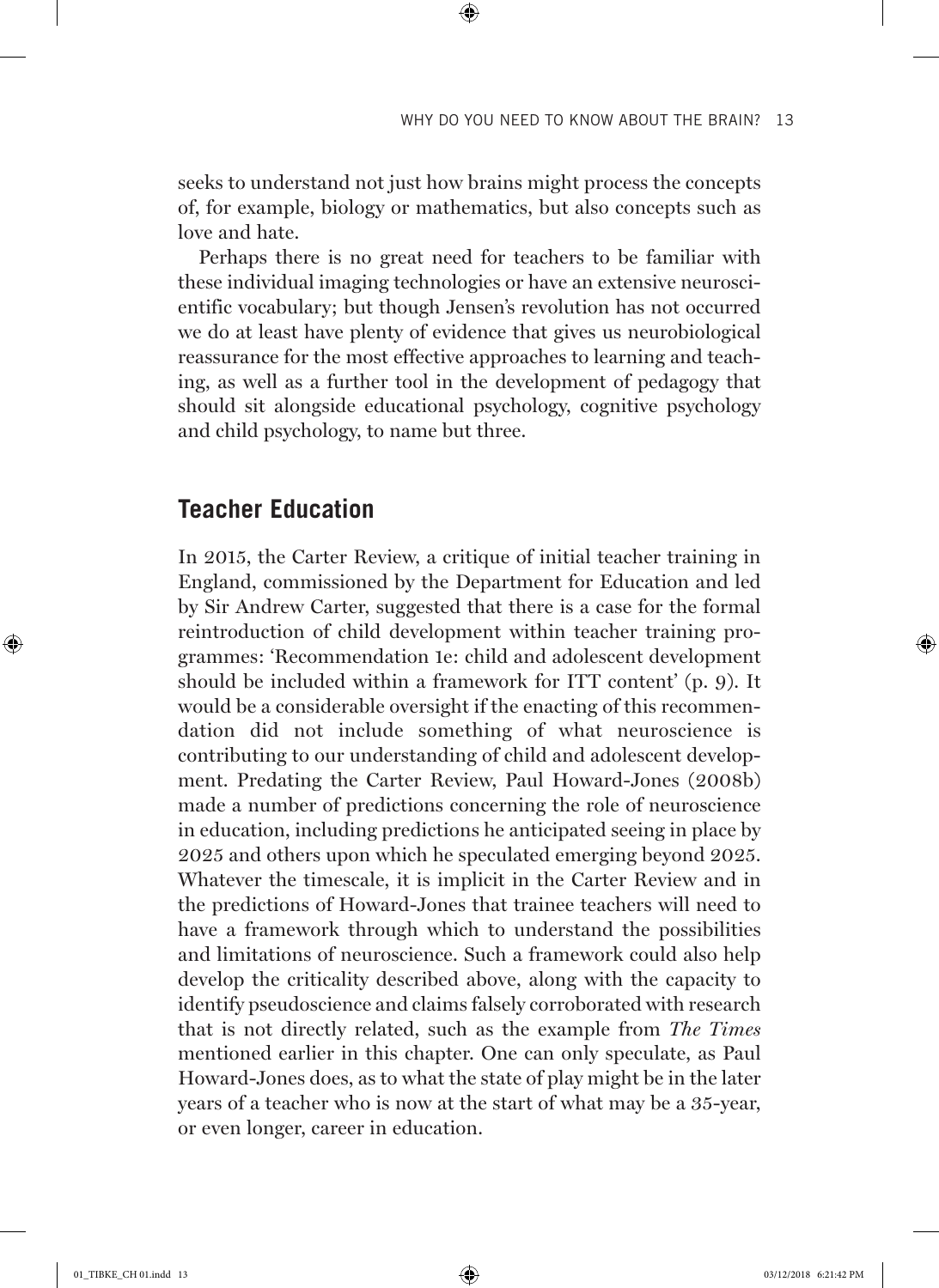These and other considerations for the future are presented in Chapter 10. Prevalent amongst these is the potential role in education in the future of genetics, more precisely behavioural genetics, particularly in alerting schools and parents to potential educational difficulty. Teachers tend to find this a controversial topic and it does indeed raise a number of ethical considerations, but as with neuroscience it is a field of which teachers are likely to need some understanding. Kovas et al. (writing in Mareschal et al., 2013) answer their own question, 'what does everyone need to know about genetics?' (p. 78). In doing so, they suggest that one does not have to be an expert in order to understand the key basic messages from either genetics or neuroscience, a point to which we shall return. In fact, neuroscientists too are attempting to produce developmental guidance, for example in the form of brain growth charts (Kessler et al., 2016). Paul Howard-Jones has suggested that we will soon need a new kind of hybrid professional included in the workforces of our schools or groups of schools, that has professional training and expertise both in education and in what he prefers to call 'neuroeducational research'. Imagine a panel at your school attempting to appoint such a person; in such a scenario, there is most definitely a need for a considerably greater understanding of the issues around educational neuroscience than most schools can currently claim to possess. At present, though schools may not be making appointments quite like this, as described earlier in this chapter many schools are creating roles with responsibilities for engaging with research and keeping colleagues informed of research, and there are schools working on projects with universities that include aspects of neuroscience and cognitive psychology. The Wellcome Trust and the Education Endowment Foundation-funded projects (*Teensleep, Learning Counterintuitive Concepts, Fit to Study, Spaced Learning, Engaging the Brain's Reward System, GraphoGame Rime*) are examples. These are mentioned in subsequent chapters, along with other projects that employ varying approaches to the interface of neuroscience and education.

 $\bigoplus$ 

Having read this introduction, you may be drawn to particular chapters or you may prefer to continue on to Chapter 2. Either approach is feasible and I have endeavoured to signpost links between chapters where they arise. One thing I have elected not to do is to include a large section exclusively on brain function and

♠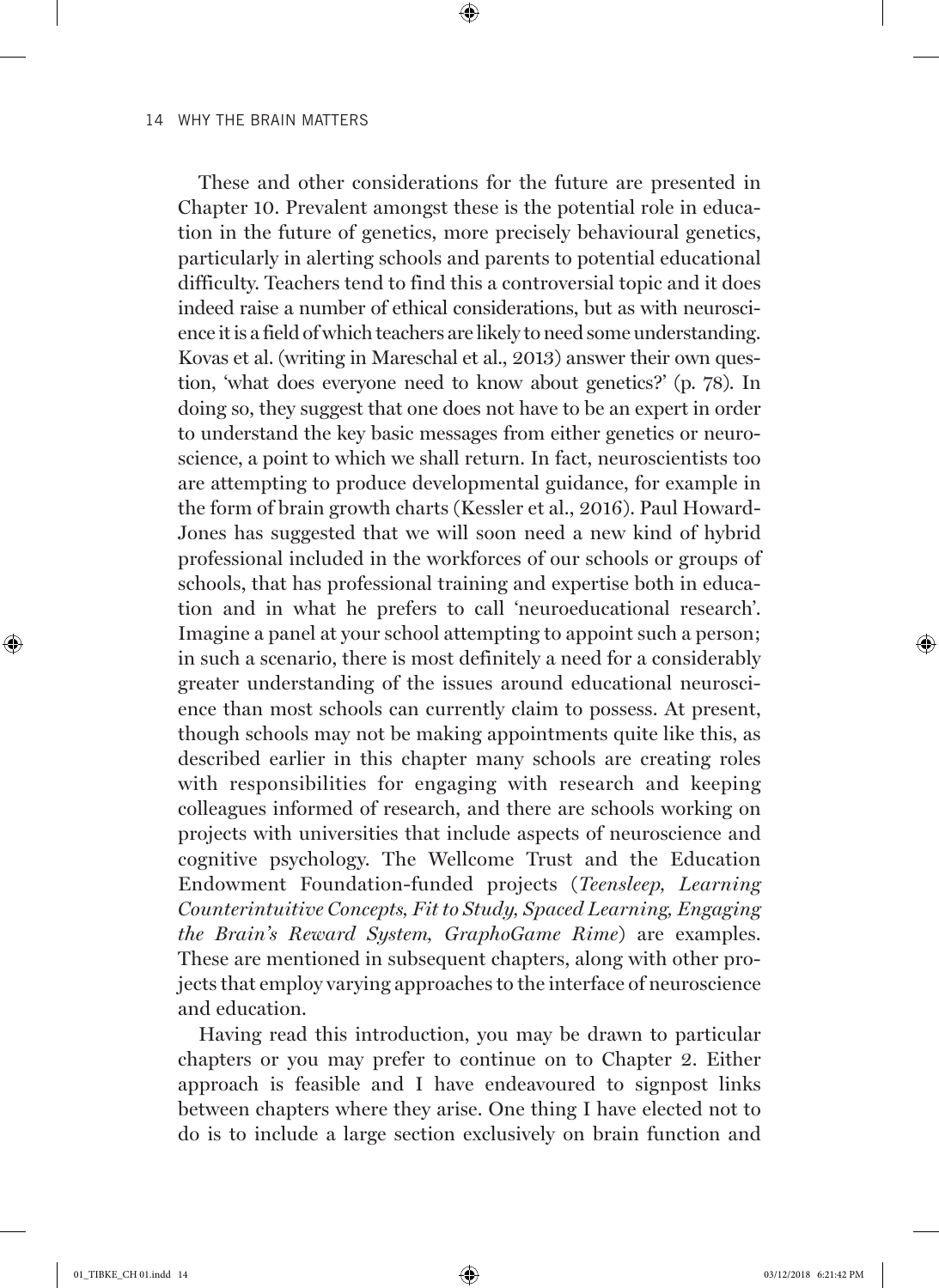#### WHY DO YOU NEED TO KNOW ABOUT THE BRAIN? 15

brain anatomy, preferring instead to focus on the key issues for teachers; this book seeks to support teachers in exploring the possibilities and the issues presented by teacher engagement with neuroscience (and vice versa) and does not seek to prepare anyone for a neurobiology examination paper. Inevitably, there is some brain anatomy and function information required for clarification and a brief glossary supports this at the end of chapters. I would urge readers who wish to explore the brain in this manner in more detail to consider some of the excellent sources referenced throughout the book.

 $\bigoplus$ 

# Summary Activity

- List the key reasons for teachers having some understanding of the brain and educational neuroscience that are proposed in this chapter.
- What is your personal response to these reasons?
- How would you put these reasons to a colleague, a group of colleagues or the staff of your school?

# **Glossary**

♠

**Cortex:** the outer layer of an organ, in the case of the brain the folded grey matter also known as the cerebral cortex.

**Dopamine:** a neurotransmitter (see below) or chemical messenger released by neurons in several brain areas, associated with movement, attention, motivation and reward.

**Imaging** (medical imaging, neuroimaging): the growing range of techniques for examining and exploring the body and brain. Most commonly used with the brain are fMRI (functional magnetic resonance imaging), computed tomography (CT) scanning, positron emission tomography (PET), electroencephalography (EEG), magnetoencephalography (MEG), near infrared spectroscopy (NIRS), transcranial magnetic stimulation (TMS) and diffusion tensor imaging (DTI).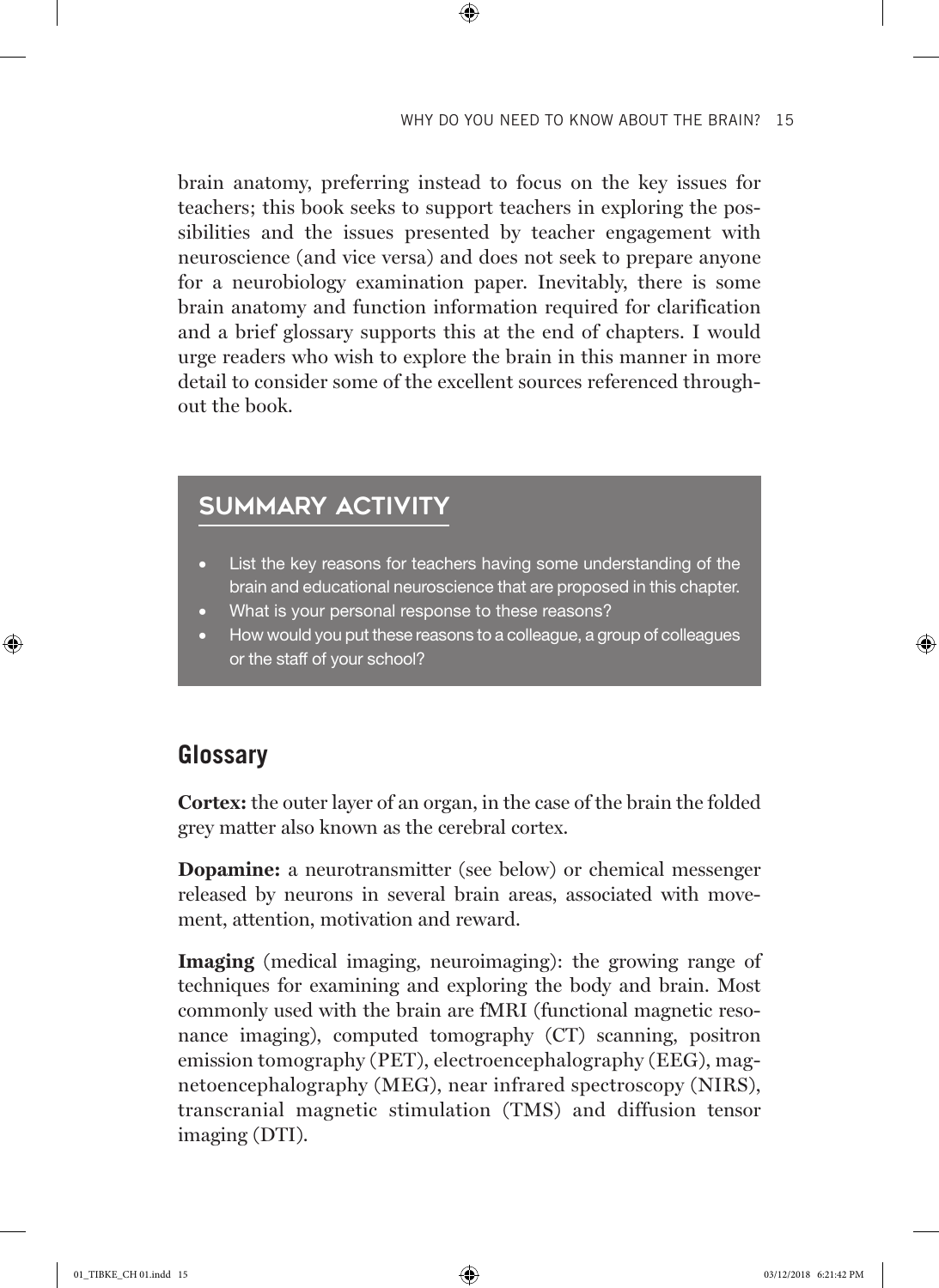**Neuromodulator:** neuromodulators reduce or increase excitability in the neurons they affect, controlling the rate of neurotransmitter release. Unlike neurotransmitters, they can affect neurons that are not adjacent to the neuromodulator. They can act for longer than neurotransmitters. Examples include the opioid peptides, such as endorphins and dynorphins.

 $\textcircled{\scriptsize{*}}$ 

**Neurotransmitter:** chemical messenger that supports signals between neurons or nerve cells, released across synapses (see *synaptic activity* below). Examples include dopamine, acetylcholine, noradrenaline (also known as norepinephrine), gamma aminobutyric acid (GABA) and serotonin. The latter two examples are *inhibitory* neurotransmitters, which inhibit rather than excite the neuron with which they are communicating.

**Synaptic activity:** where action potentials (nerve impulses) are transmitted, chemically or electrically, between neurons. Synapse refers to the gap between the axon of one neuron and the dendrite of another. An electrical synapse involves direct contact between neurons, whereas in a chemical synapse neurotransmitters communicate across the gap.

## **References**

- American Chemical Society (2016) Watching thoughts and addiction form in the brain. Available at: www.acs.org/content/acs/en/pressroom/ newsreleases/2016/august/watching-and-addiction-form-in-the-brain. html (accessed 25.8.16).
- Anderson, M. and Della Sala, S. (eds) (2011) *Neuroscience in Education: The Good, the Bad and the Ugly*. Oxford: Oxford University Press.
- Appleyard, B. (2016) We cheer the golds because in our heads we're the ones who won them. *The Times*. Available at: www.thetimes.co.uk/article/wecheer-the-golds-and-goals-because-in-our-heads-it-is-us-who-havewon-them-8spcj2lpn (accessed 1.9.16).
- Argyris, K., Stringaris, N. C., Medford, V., Giampietro, M. J., Brammer, M. and David, A. S. (2007) Deriving meaning: Distinct neuronal mechanisms for metaphoric, literal and non-meaningful sentences. *Brain and Language 100*(2): 150–62.
- Carter, A. (2015) *Carter Review of Initial Teacher Training (ITT)*. London: Department for Education.

⊕